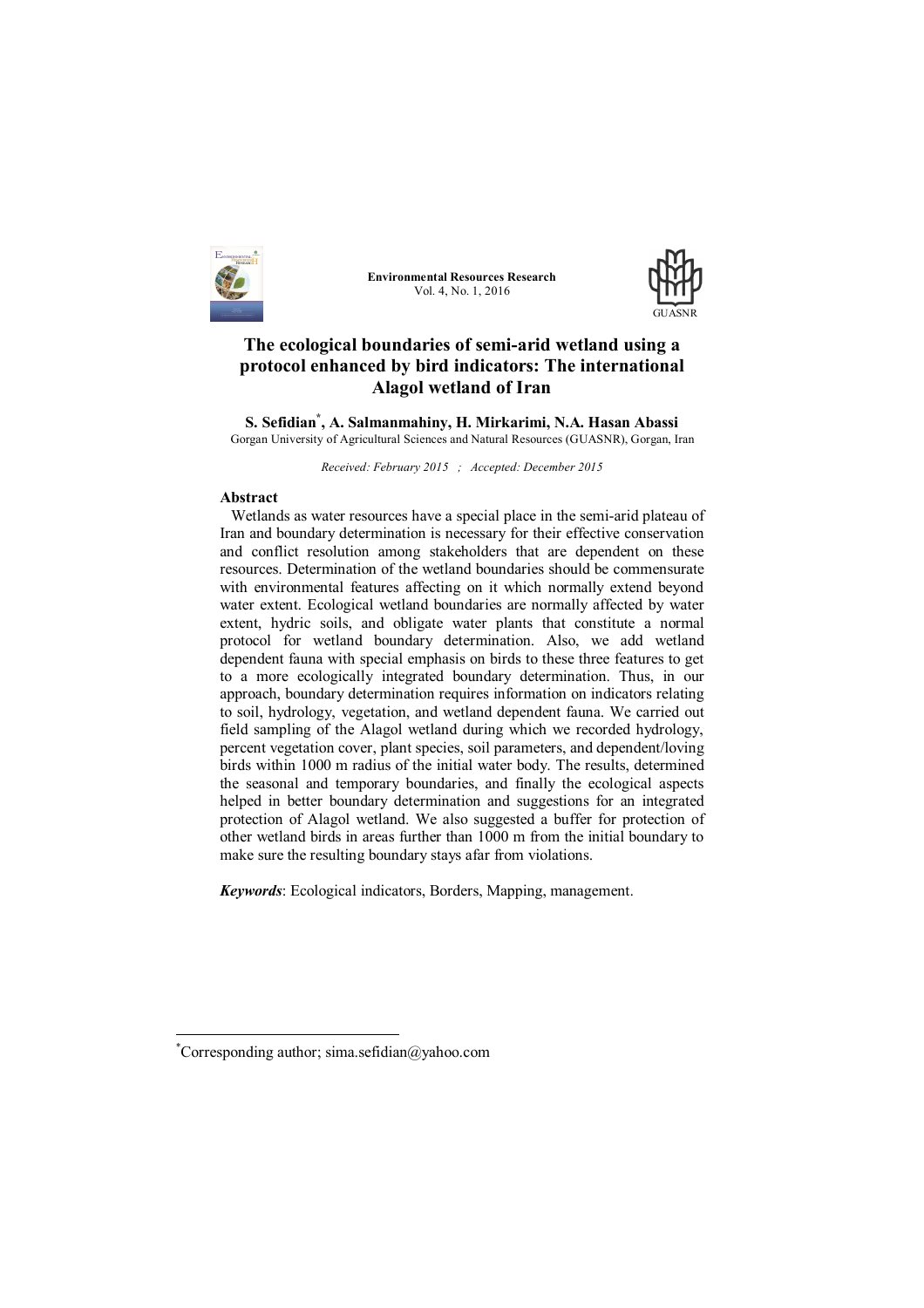#### **1. Introduction**

Wetlands have a special place as water resources in the semi-arid plateau of Iran. Wetland boundary delineation is an attempt to determine the accurate line where the wetland ends and the upland begins. The establishment of a wetland boundary which should be ecological rather than solely hydrological, is an important step in preserving wetland functions and values. This boundary determination is also required in land-use evaluation processes to ensure that legitimate development proposals are judged fairly and equitably. In other words, identification of the ecological boundary is important for wetlands to ensure proper protection of their biodiversity and definition of buffer zones (Lalibert *et al.*, 2007). This also makes it possible to restrict improper land cover changes in their vicinity. Wetland boundary is normally beyond the current water area, because most inland wetlands dry up at different times of the year (Tiner, 1991). As a result, the boundary of water is changeable and cannot be used solely as a proper criterion for wetland boundary determination. In addition, according to Article 6-aof the Ramsar Convention, legal boundaries for the Ramsar Convention wetlands should be introduced. In doing so, the wetland boundary map has to be up-dated every few years (RIS, information Sheet on Ramsar Wetlands, 2009-2012).Furthermore, the Convention on International Wetlands emphasizes upon conservation of wetlands primarily as a habitat for water birds. Several researchers incorporate vegetation, soils, and hydrologic properties into wetland delineation procedure.

Wetlands usually possess three zones saturated for different lengths of time, although these zones may not be present in all wetlands. The central part of the wetland, where it is wet all year round, is the permanent zone. This area is surrounded by the seasonal zone, which is saturated for a significant duration of the rainy season and at least three months per annum. The temporary zone surrounds the seasonal zone, and is saturated for only a short period of the year, less than three months per annum. Both the soil and vegetation will change from one zone to another (Department of Water Affairs and Forestry, 1999). In our study, seasonal and temporary boundaries were delineated in the wetland based on topography, soil and vegetation sampling, and focusing on terrestrial animals. Temporary boundary delineation helps to complete the process of the ecological wetland boundary determination.

Segal *et al.,* (1987) mentioned soil factors and vegetation determined visually and through vegetation analysis along transects from water towards uplands for boundary demarcation. Zedler and Cox (1985) advocated the use of a multiparameter approach to wetland delineation, and Jackson *et al*. (1995) noted that soil, vegetation and topography are the main indicators of wetland areas. Furthermore, Dewey *et al.* (2006), Yin & Lu (2006) suggested two influential parameters in identifying wetlands including plants and soil saturation duration. Laliberte *et al.* (2007) established twelve transects on the sloping rims of each of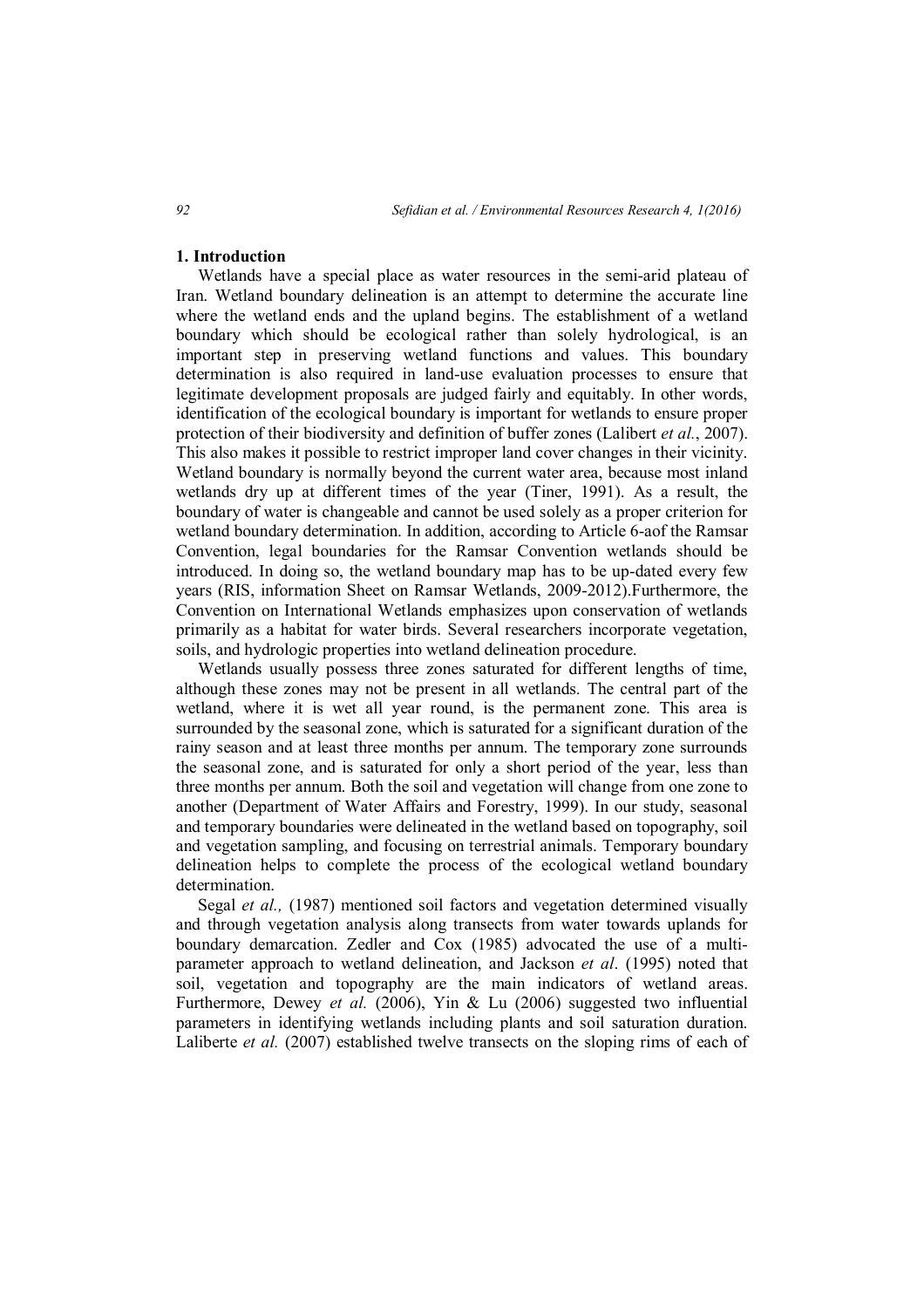six bays in north eastern South Carolina to characterize the community gradient as well as important environmental factors producing the gradient. They estimated ecological boundaries using hydrology, soil properties, and plant species in these transects.

In our study, locating ecological wetland boundaries for regulatory purposes was composed of a two-step process. First, soils, vegetation, and hydrology are examined and a water boundary line is flagged between the wetlands and uplands as wetland boundary. Second, relevant birds as the focal species and as significant indicators of wetland ecology within a radius of the initial ecological boundary of the wetland are studied and included into the boundary to complement the process of boundary determination. Ecological wetland boundaries encompass the water extent (permanent, seasonal, and temporary), soil and plants, and animals dependent upon wetland habitats. Ecological boundaries are defined as areas of relatively steep environmental or community gradients (Cadenasso *et al.,* 2003). As ecological boundaries of wetlands may regulate the flow of energy, materials, and organisms between wetlands and adjacent uplands, it is important to accurately characterize these boundaries with the goal of protecting or improving wetlands' integrity (Holland, 1996).

Iran enjoys 24 water bodies designated as Ramsar international wetlands. The country has been facing dry conditions during recent years which has mounted ever-increasing pressure on these water bodies. This phenomenon along with land use/cover changes and various stakeholder groups that claim the right to use wetlands' water or their neighboring lands adds to the complexity of managing wetlands effectively. Unfortunately, boundary demarcation for nearly all of these 24 wetlands has been conducted solely using water extent and during the process the shrinking and expanding nature of water in dry and wet periods has often been ignored. Hence, although unofficially, issues have been raised between Iranian Department of the Environment as the organization in charge of wetland's protection and various stakeholders. Out of around 500 Persian papers and reports produced during the last decade in Iran (Magiran Website, 2014) focusing on relevant issues of wetlands, only two were found giving some hints about wetland boundary determination and none pointed directly to this topical issue. Luckily, with increasing availability of satellite remote sensing and other map sources and through field visits, it has now become possible to amend this neglected aspect of wetland protection. This research was designed as a pilot study for delineating the ecological wetland boundary in the international Alagol wetland of Iran for which no previous study on boundary determination was available. The research was also implemented to provide an example for future applications and pave the ground for similar studies.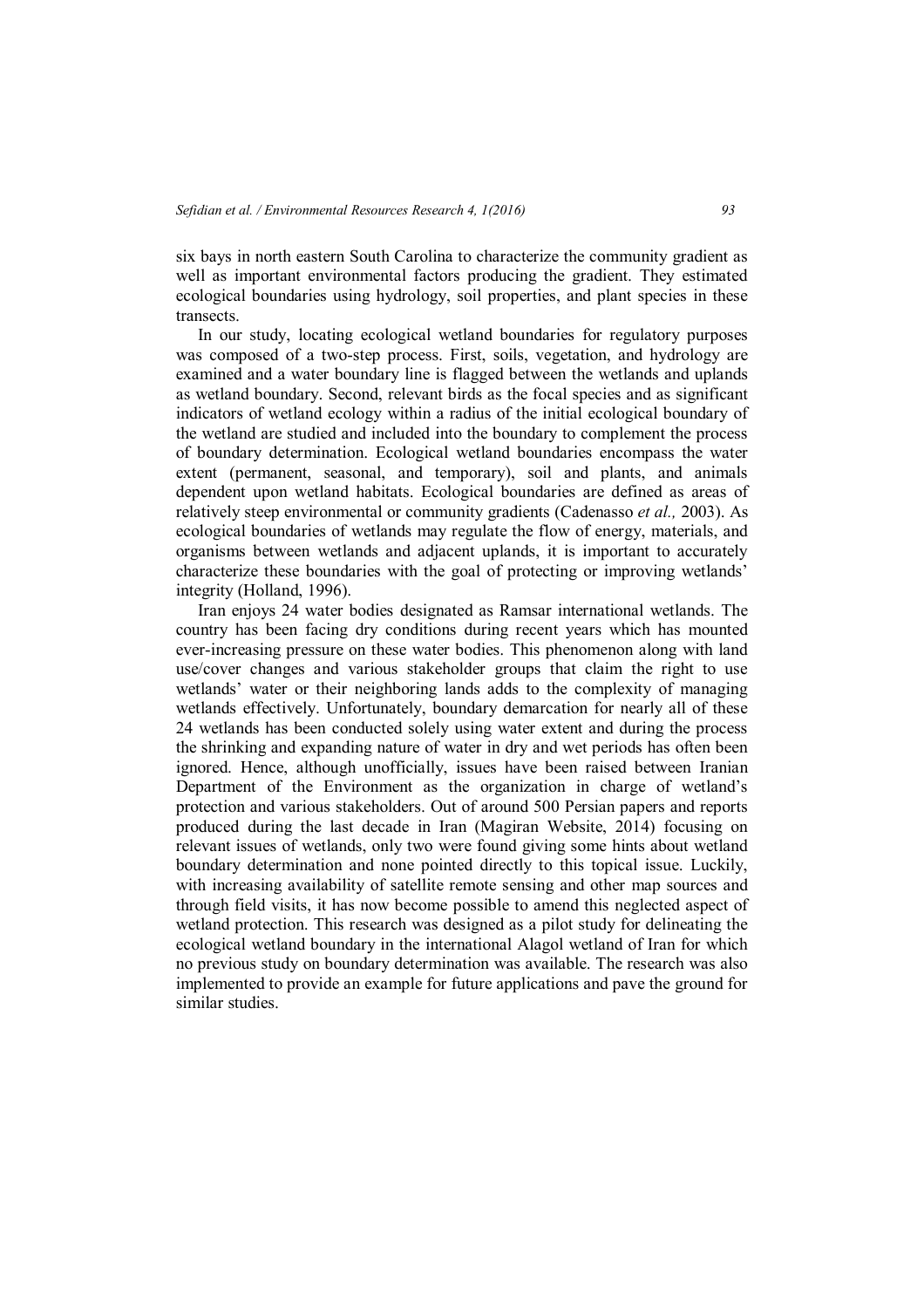## **2. Materials and methods**

# **2.1. Study Area**

The international Alagol wetland is the largest inland wetland in Golestan Province. This wetland is located between 37° 35' 00" (E) longitudes, and 37° 20' 00" (N) latitudes (Figure 1), and it is located in a dry climate, and its north and west sides are completely closed by embankments with a dam constructed on one of the wetland's outflows. The water level is very low in dry seasons and this problem is aggravated when water is extracted through the constructed dam for local use and nearby warm-water aquaculture. Soils are typically salty and poor; Lake Alagol is oligotrophic. It supports little aquatic vegetation except for some Juncus, Carex, and grasses, mainly in the north-east, and a few patches of reed beds, *Phragmites communis*. The lakes are utilized by a wide variety of waterfowl during the migration season and it is especially important in winterfor greater flamingo *Phoenicopterus ruber*, greylag goose *Anser anser*, dabbling ducks, pochard *Nettarufina*, smew *Mergellus albellus,* and coot *Fulica atra*. Breeding species include great crested grebe *Podiceps cristata*, black-winged stilt *Himantopus himantopus*, plover *Charadrius alexandrinus*, gull *Larus genei,* and *Remiz pendulinus*. Black stork *Ciconia nigra* has been recorded in summer and may breed (Information Sheet on Ramsar Wetlands, Lake Alagol).

#### **2.2. Wetland Boundary Determination Plan**

Determination of a wetland's boundary depends on distinguishing wetland from upland. The boundary was defined in transition between the wetland and upland. The identification of transition area was difficult on satellite images as also reported by Jackson (1995), so a field survey was undertaken during which points along transect were checked on a gradient from water towards upland.

To implement the process more accurately and to perform the sampling in wetland, a systematic survey of the wetland's environment is required. For this aim, transect sampling is normally recommended based on a systematic method. Transects should traverse the margin of the wetland travelling from the saturated zone (wettest or lowest lying area) to areas outside of the wetland. Sites along these transects should be chosen with reference to landform and vegetation changes (The Queensland Department of Natural Resources and Water, 2008). Therefore, nine transects each with a length of 1000 m (the primary length of each transect) were required while the length of some transects, increased or decreased according to topographical conditions. Survey of the area and information derived from satellite imagery, and field visits helped to define the sampling points on transects. Thus, sampling points at 0, 50, 100, 200, 400, 700 and 1000 m from the wetland area were considered and recorded by GPS based on satellite imagery, topographic maps, and survey of field conditions (Figure 1).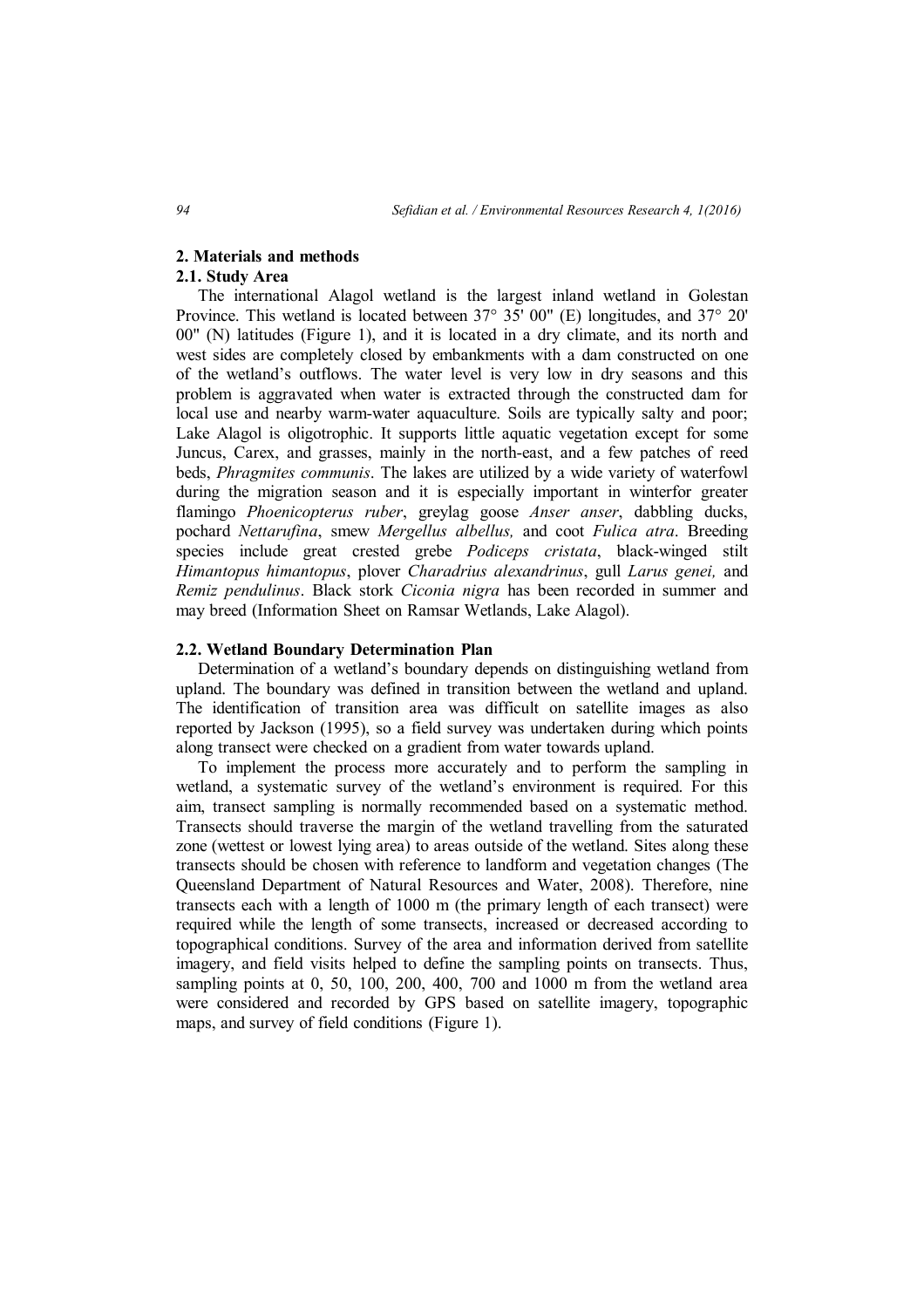To determine the seasonal and temporary boundaries at each point, the soil indicators, plants, presence of fauna's nest, and other hydrological indicators were registered. Bird indicators helped determine ecological wetland boundary more completely.



**Figure 1.** Location of the International Alagol wetland, a: Iran, b: Golestan Province; Transects and Sampling Points

## **2. 3. Topography**

Wetlands usually occur in valleys; hence, terrain is normally an important practical indicator for identifying those parts of the landscape where wetlands are likely to occur (McVicar *et al.,* 1971). However, an area with soil wetness and/or vegetation indicators, but not any of the topographical indicators described above, should also not be excluded from being classified as a wetland (Department of Water Affairs and Forestry, 1999). In most wetlands with very low topographic features, the boundary determination is more difficult and complicated (Kusler, 2002). In Alagol wetland, due to the properties of the wetland's west and south terrain, and the dam dike in the north and northwest of the wetland, the topography indicators were useful and showed up on a 1:50,000-topography map. However, the eastern part of the wetland is completely flat, and topography was not useful in this direction. Therefore, we considered further field visits and other features.

## **2.4. Water Body Mapping**

Satellite imagery helps change assessment and separating a wetland water area from other lands during dry and wet periods. Evaluating the maximum and minimum level of wetland water can be implemented using satellite imagery and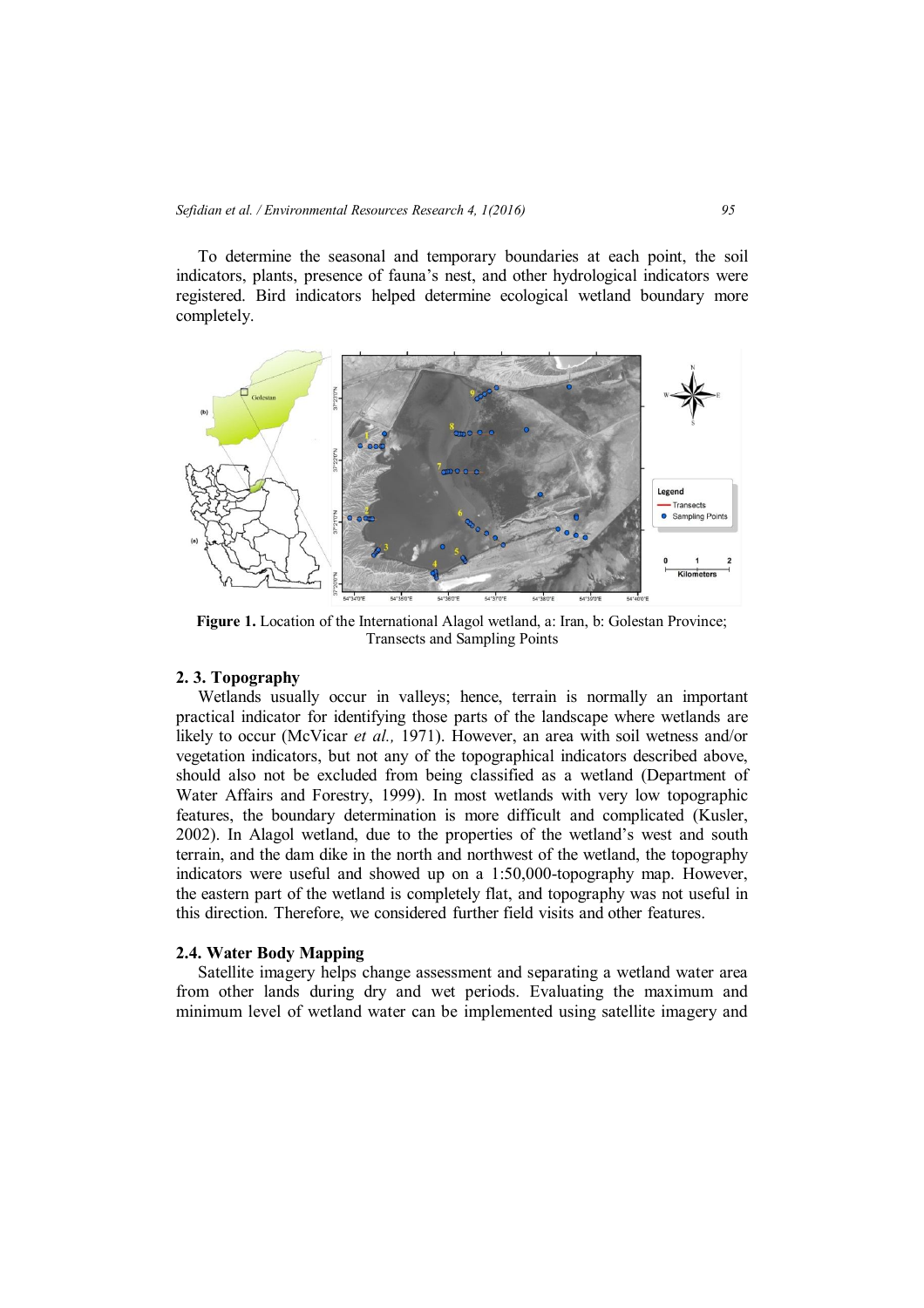IDRISI Kilimanjaro (14.0.0.0). To separate the wetland basin, modified normalized difference water index (MNDWI<sup>1</sup>) can be used (Tiyip *et al.*, 2010). In this index, water features have positive values while soil and vegetation generally have negative values. We used multi-spectral Landsat 5 satellite images belonging to bands two and five of TM sensor for  $19<sup>th</sup>$  of May 1986,  $16<sup>th</sup>$  of September 1998,  $25<sup>th</sup>$  of May 2000, 9<sup>th</sup> of August 2010, and 18<sup>th</sup> of July 2011. Using these data, the Alagol wetland area was separated from the periphery and was compared with field data. Finally, the maximum and minimum area of the wetland for flooded and drought situations were determined (Sefidan *et al.,* 2012). We found out that the wetland's water body was rather changeable during the year while the soil could be seen in gradients of moisture from totally saturated to those only wet in short periods.

#### **2.5. Soil Sampling**

Soils in wetlands are called hydric soils that are saturated, ponded, or flooded long enough during the growing season to cause anaerobic conditions in the upper horizons. Soil indicators are also usually the best for determining the areas that have been recently dried. Therefore, to determine the seasonal, permanent or temporary wetland areas, we first paid attention to the identification of hydric soils in certain areas.The changes in more soil features occur within 30 cm (12 inches) of the soil surface (Vasilas and Hurt, 2010). We sampled the soil profile 0-30 cm deep and studied properties such as soil texture, soil color as a sign of soil wetness and parameters of the electrical conductivity (EC) (Tiner, 1999). Additionally, we assessed percentage of mottles in the 30 cm of soil profile estimated in three levels, —less than 2%, 2-20%, and more than 20% (Richardson and Vepraskas, 2000). In this estimation, samples of the areas for which colored streaks were over 20% were determined as locating the boundaries of seasonal wetland and the areas with less than 20% colored spots in the soil samples were designated as temporary wetland areas.

## **2.6. Vegetation Sampling**

 $\overline{a}$ 

For vegetation classification, we used Table 1. According to this table, plant species that almost grow in saturated or inundated conditions during the growing season  $(>99\%$  of the time) are classified as obligate wetland species  $(OBL)$ . Facultative wetland plants usually occur in wetlands (67-99% of the time), but are occasionally found in uplands (FACW). Facultative plants sometimes occur in wetlands (34-66% of the time), although they may be equally likely to occur in uplands (FAC). Facultative upland plants usually occur in uplands and are seldom found in wetlands (1-33% of the time) and are abbreviated as FACU. Plants that

<sup>1.</sup> MNDWI= (Green –MIR)/ (Green + MIR)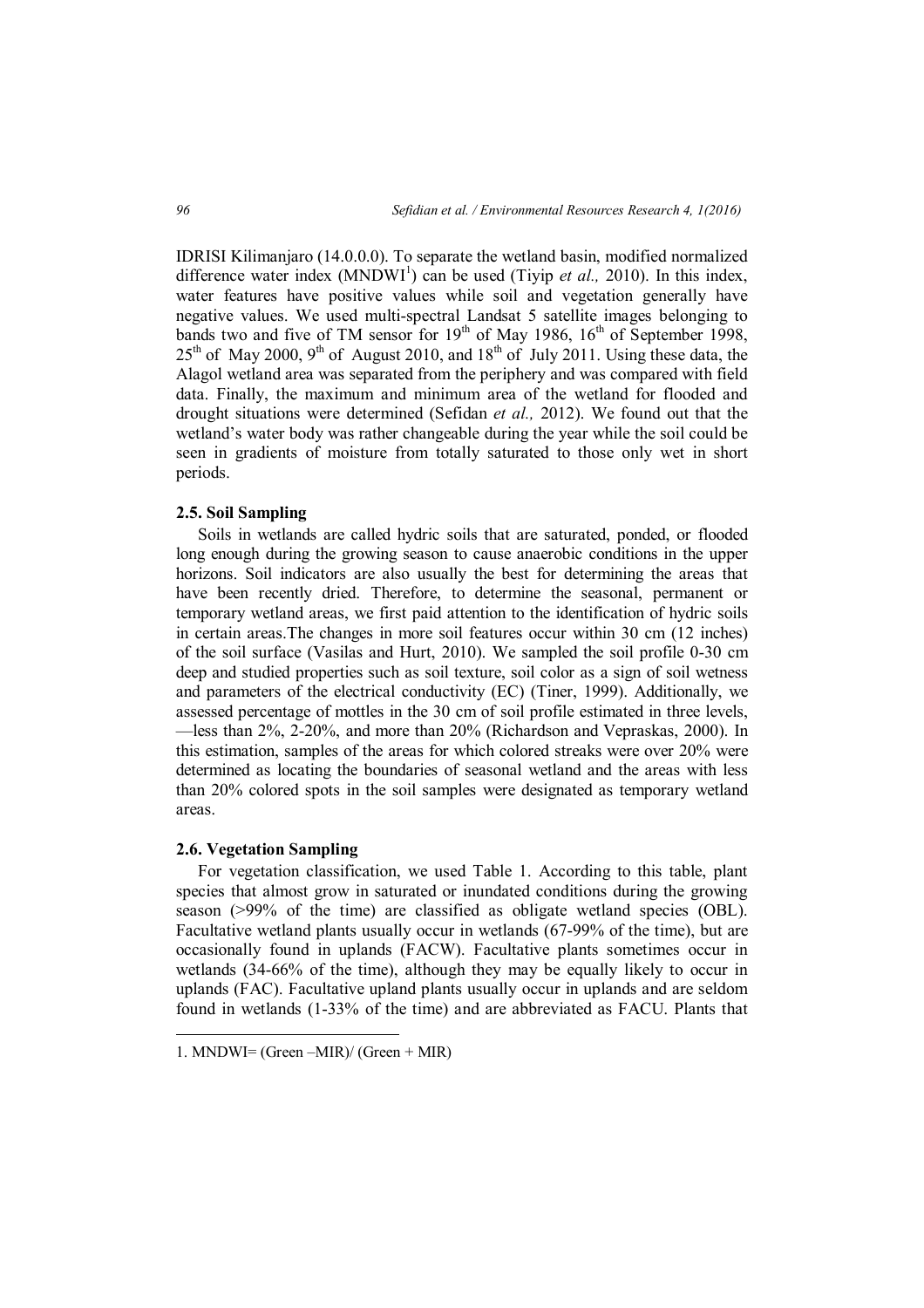rarely occur in wetlands (i.e., have less than 1% probability of occurring in wetlands) are considered upland species, abbreviated as UPL (Tiner, 1991). Plants with indicator categories of OBL, FACW, or FAC that exhibit adaptations to life in saturated conditions can be considered wetland indicator plants (Jackson, 1995).

We conducted sampling in plots the size of which was determined based on vegetative layers. Plot locations were adjusted to ensure that the sampled vegetative layer was the representative of the plant community. The number of plots represented the complexity of the site. Circular plots with the following dimensions used: groundcover: 1-meter radius, shrubs: 5-meter radius, and trees: 9 meter radius (Jackson, 1995). Assessment began with the ground cover layer (when present).With the observation plots marked, plant abundance for each layer and species in the plot using percentage cover were evaluated. We first identified the plant species and the abundance of each was estimated. Dominance test was used to determine whether wetland indicative plants were dominant (meets or exceeds 50%) in number (Jackson, 1995). For this purpose, predominant plants were identified in sampling plots along with transects through coverage percentage calculation. According to the identified plant species and determination of wetland indicator types, we distinguished wetland and upland plant associations. In this way, the indicator category for each plant in Alagol Wetland was determined (Table 1). All plants in the indicator category of OBL, FACW, and FAC were defined as wetland indicator plants.

| No.                     | <b>Species</b>          | <b>Indicator Status</b> |
|-------------------------|-------------------------|-------------------------|
|                         | Alhagi camelorum        | <b>UPL</b>              |
| $\overline{c}$          | Atriplex canescens      | <b>UPL</b>              |
| $\overline{\mathbf{3}}$ | Artemisia herba-alba    | <b>UPL</b>              |
| $\overline{4}$          | Artemisia vulgaris      | <b>UPL</b>              |
| 5                       | Aster altaicus          | <b>FACW</b>             |
| 6                       | Chenopodium album       | <b>FAC</b>              |
| 7                       | Chriospora toneiure     | <b>UPL</b>              |
| 8                       | Erodium cicutarium      | <b>UPL</b>              |
| 9                       | Euphorbia turkemanarum  | <b>UPL</b>              |
| 10                      | Frankenia hirsuta       | <b>FAC</b>              |
| 11                      | Halocnemum strobilaceum | <b>FACU</b>             |
| 12                      | Halostachy ssp          | <b>FAC</b>              |
| 13                      | Juncus maritima         | <b>FACW</b>             |
| 14                      | Kochia arenaria         | <b>FAC</b>              |
| 15                      | Limonium reniformis     | <b>FACW</b>             |
| 16                      | Limonium vulgare        | <b>FACW</b>             |
| 17                      | Onosma sp               | <b>UPL</b>              |
| 18                      | Phalaris minor          | <b>UPL</b>              |
| 19                      | Phragmites australis    | OBL                     |
| 20                      | Plantago coronopus      | <b>FAC</b>              |
| 21                      | Poa bulbosa             | <b>UPL</b>              |
| 22                      | Rumex sp                | UPL                     |

**Table 1.** Plant species list and wetland indicator plants status in Alagol Wetland (Iran)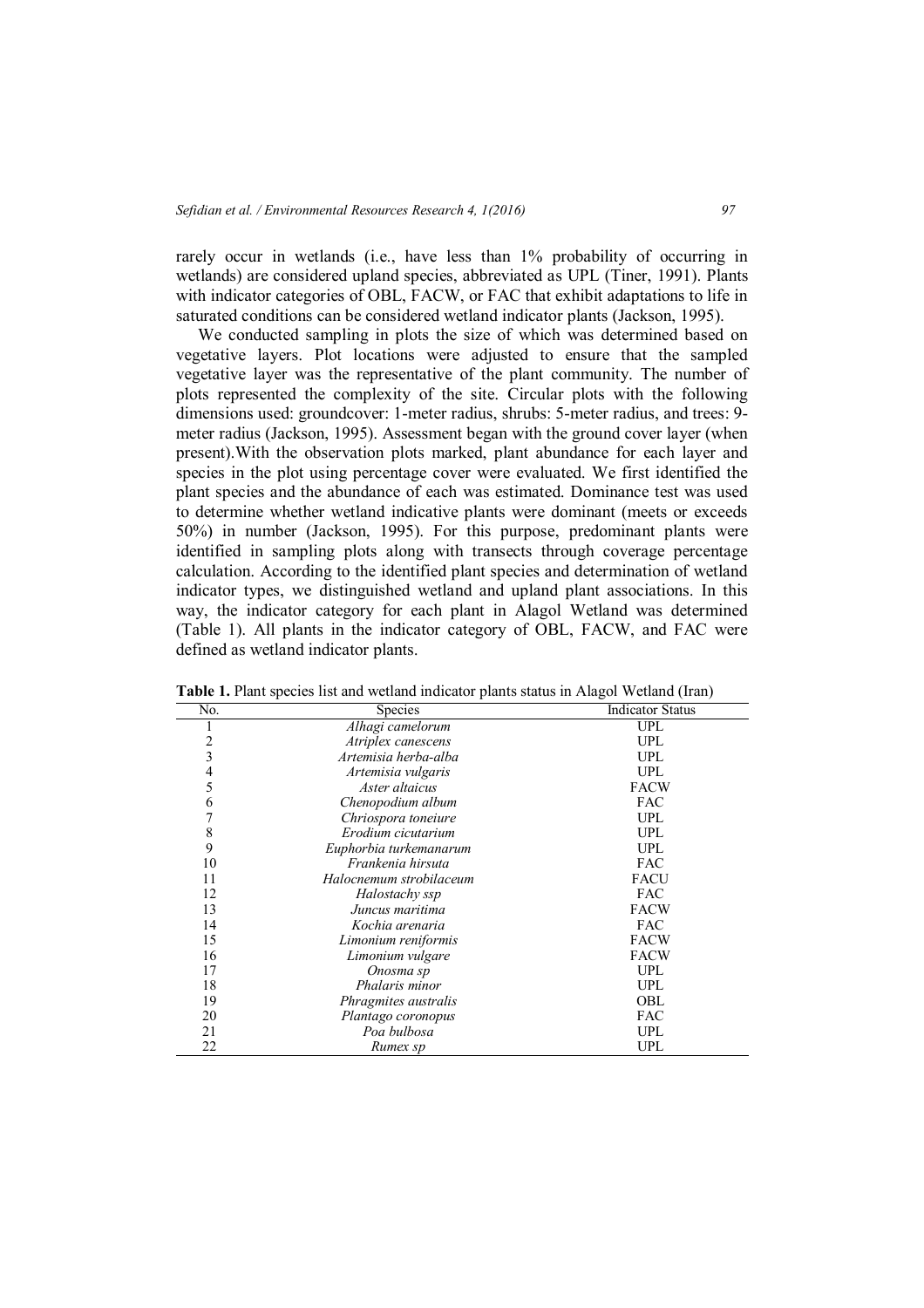| 23 | Rhamnus pallasii      | UPL         |
|----|-----------------------|-------------|
| 24 | Salicornia herbacea   | <b>FACW</b> |
| 25 | Salsola dendroides    | <b>FAC</b>  |
| 26 | Salsola orientalis    | <b>UPL</b>  |
| 27 | Suaeda maritima       | <b>FAC</b>  |
| 28 | Tamarix ramosissima   | <b>FACW</b> |
| 29 | Tamarix gallica       | <b>FACW</b> |
| 30 | Verbascum soongaricum | <b>UPL</b>  |
| 31 | Peganum harmala       | <b>UPL</b>  |
| 32 | Cyperus longus        | <b>FACW</b> |
| 33 | Myriophyllum spicatum | OBL         |
| 34 | Aeluropus lagopoides  | <b>UPL</b>  |
| 35 | Aizon maritima        | <b>UPL</b>  |
| 36 | Zingeria sp           | <b>UPL</b>  |
| 37 | Capparis spinosa      | <b>UPL</b>  |
| 38 | Imperata cylindrica   | <b>UPL</b>  |
| 39 | Hordeum leporinum     | <b>UPL</b>  |
|    |                       |             |

# **2.7. Fauna Assessment**

The animal species with a lifespan dependent on wetland environments, and those with their life completely adjusted to wet conditions, are useful indicators for determining wetland habitats. Often information on the life cycle of fauna is required for the interpretation of wetland fauna indicators. In cases where large numbers of mobile fauna occur, such as colonies of breeding waterfowl, the abundance of fauna species associated with a particular vegetation community can identify a feature as a wetland area (Department of Environment and Resource Management, 2010).Thus, presence of waterfowl bird's nest was investigated near wetland boundary where the plants were also seen. Therefore, this index showed areas inside the boundary where got wet for at least some time during the year. The presence or absence of nesting birds and other animals like digger were registered along the maximum of circular plots (9-meter radius) for plants when the plants were being sampled. In addition, terrestrial and digger animals, and some reptiles helped in wetland boundary determination. The habitat of these animals is around wetlands, in places where the water table is usually low. Hence, presence of these animals' nests were registered and showed exterior areas of the wetland water boundary.

## **2.8. Ecological Wetland Boundary**

The wetland ecological boundary was defined by considering three aspects of wetland ecological area, floodplain boundary, temporary boundary, and bird's flight radius (area sensitivity) maps.

In the Alagol wetland, due to the existence of hills in the west and south and dam dike in the north and northwest, topography indicators were useful. However, the east of the wetland is completely flat and so this indicator was not applicable. As such, we used plant indicators and wetland soils and birds in this direction.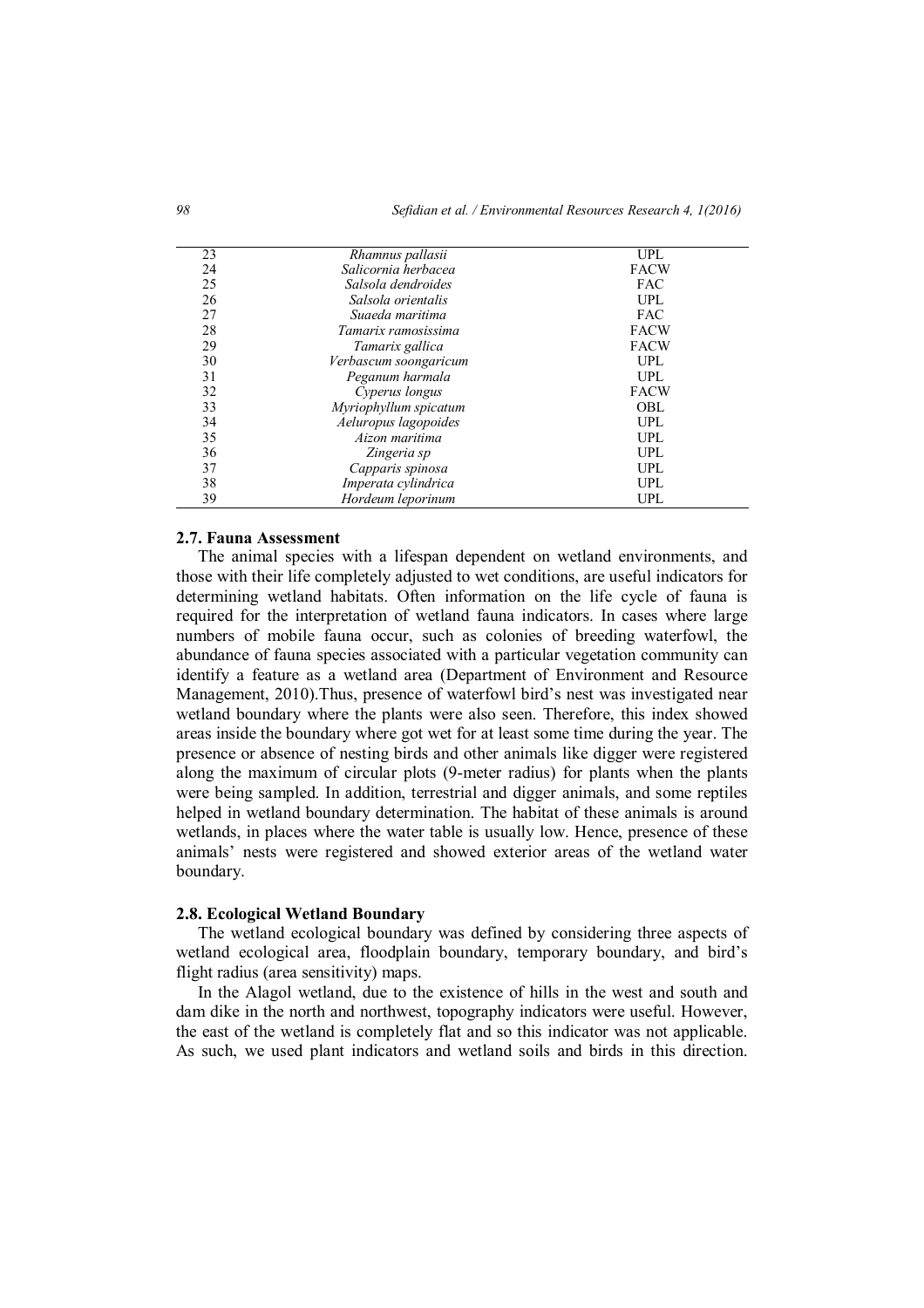These three indicators were studied by field samplingand also supported by interpretation of satellite images for plant coverage. Using this method, the seasonal and temporary boundaries of the wetland area were determined. To complement the ecological boundary, habitat of terrestrial animals and the flight radius of birds were considered in our case study.

The Environmental Law Institute's (2008) review of the science found that effective buffer sizes for wildlife protection may range from 10 and 1500 m depending on species and this area is from 50 m to more than 1500 m for birds, as the type and density of plant coverage is effective on home range of each animal. Nevertheless, type and density of buffer vegetation is useful for protecting particular species. Accordingly, the activity area of the birds was used as a focal type. By determining the Euclidean distance of the bird activity area, another boundary was also determined further away from the water body. The Euclidean distance from the temporary boundary up to the farthest points where the wetland dependent birds are generally active was calculated at 1000 m using ArcGIS software and Distance module.

## **2.9. Birds Flight Radius Mapping**

Bird species are easy to study and normally a good representative of other fauna activity in every ecosystem. Therefore, in many studies, birds are chosen as focal species. Wetland dependent birds were recognized, then their flight radius (or area sensitivity) helped in determining the farthest line of ecological wetland boundary. According to birds' habitats (Jackson *et al*., 2004), bird area sensitivity (United States Natural Resources Conservation Service, 2007), and specialist knowledge, the recognized birds' flight radiuses were estimated in classes. The area of bird activities around wetland was divided into four classes (Table 2); class 1: less than 200 m, class 2: between 200 and 500 m, class 3: between 500 and 1000 m, and class 4: more than 1000 m. Most birds with a flight distance greater than 1000 meters were considered as the wetland's migratory birds and were eliminated from direct classification. The Euclidean distance of the bird activity area from temporary boundary was determined using topography map of the area.

| No. | <b>Species</b>      | Birds flight   |  |
|-----|---------------------|----------------|--|
|     |                     | radius classes |  |
|     | Podiceps            |                |  |
|     | Podiceps ruficollis |                |  |
|     | Podiceps auritus    |                |  |
|     | Phalacrocorax carbo |                |  |
|     | Egretta alba        |                |  |
|     | Aredea cinerea      |                |  |
|     | Egretta garzetta    |                |  |
|     | Anas platyrhynchos  |                |  |

**Table 2.** Birds flight radius (area sensitivity) classification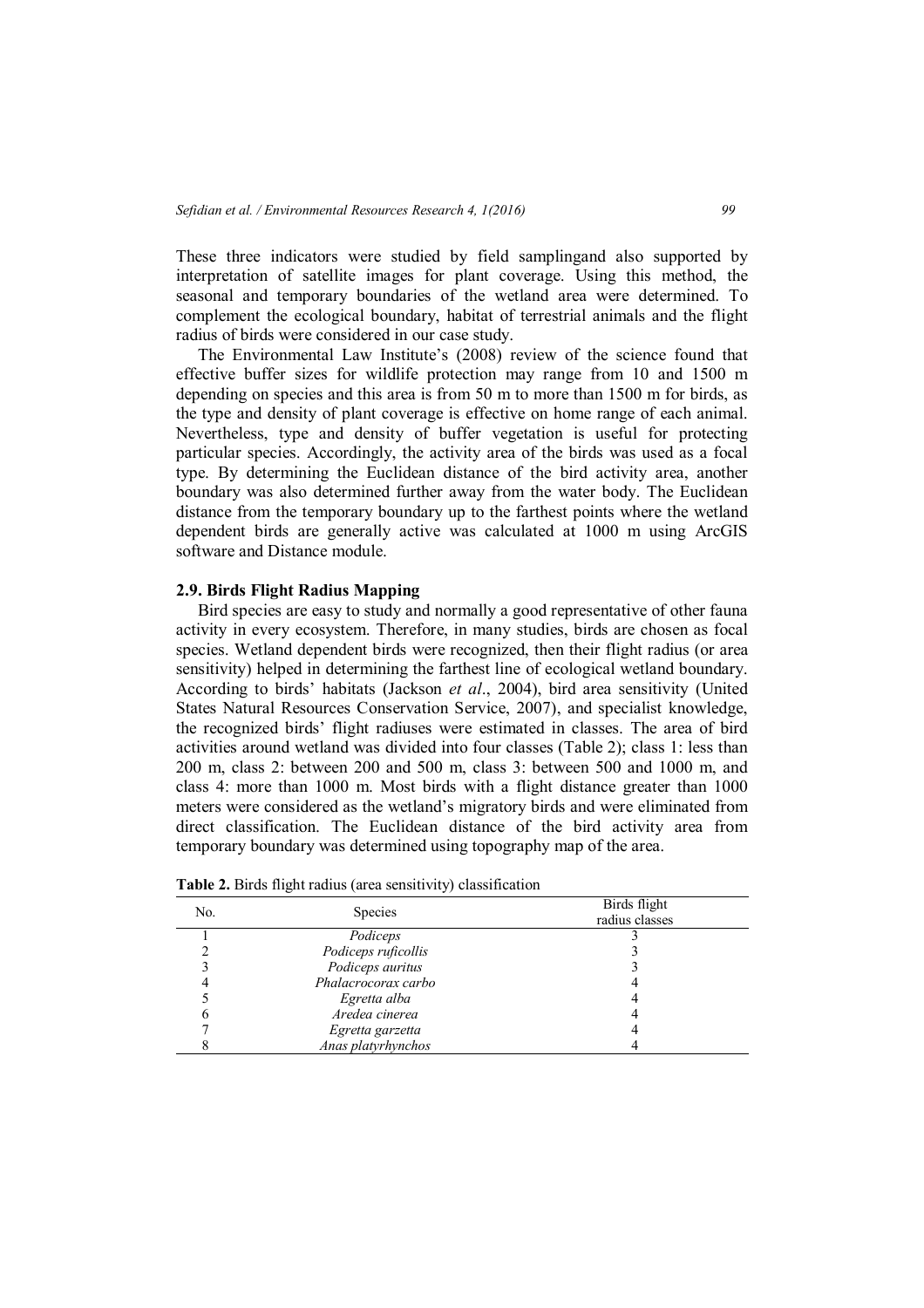| 9  | Aythya farina                  | 4                        |
|----|--------------------------------|--------------------------|
| 10 | Anas acuta                     | 4                        |
| 11 | Anas crecea                    | $\overline{4}$           |
| 12 | Anas strepera                  | $\overline{4}$           |
| 13 | Anas chypeata                  | 4                        |
| 14 | Anas Penelope                  | $\overline{4}$           |
| 15 | Aythya futigula                | $\overline{\mathbf{3}}$  |
| 16 | Aythya marila                  | $\overline{\mathbf{3}}$  |
| 17 | Aythya nyroca                  | $\overline{\mathbf{3}}$  |
| 18 | Netta rufina                   | $\overline{\mathbf{3}}$  |
| 19 | Fulica atra                    | $\overline{\mathbf{3}}$  |
| 20 | Himantopus himantopus          | $\overline{\mathbf{3}}$  |
| 21 | Circus beruginosus             | $\overline{4}$           |
| 22 | Limosa limosa                  | $\overline{\mathbf{4}}$  |
| 23 | Platalea livcorodia            | $\overline{\mathcal{A}}$ |
| 24 | Oxyura leucocephala            | $\overline{\mathbf{3}}$  |
| 25 | Circus aeruginosus             | 4                        |
| 26 | Charadrinus dubius             | $\overline{\mathbf{3}}$  |
| 27 | Haliaeetus albicilla           | $\overline{4}$           |
| 28 | Charadrinus alexndrinus        | 3                        |
| 29 | Charadrinus hiaticula          | $\overline{\mathbf{3}}$  |
| 30 | Sterna albifrons               | $\overline{\mathbf{4}}$  |
| 31 | Vanellus vanellus              | $\overline{4}$           |
| 32 | Calidris alrina                | $\overline{\mathcal{A}}$ |
| 33 | Alcedo athis                   | $\overline{\mathbf{3}}$  |
| 34 | Recurviosta avosetta           | 4                        |
| 35 | Larus minutes                  | $\overline{4}$           |
| 36 | Larus iohthaetus               | 4                        |
| 37 | Larus ridibundus               | $\overline{\mathcal{A}}$ |
| 38 | Larus genei                    | 4                        |
| 39 | Larus argentatus               | $\overline{4}$           |
| 40 | Tringa nebularia               | $\overline{\mathcal{A}}$ |
| 41 | Tringa ochropus                | $\overline{\mathbf{3}}$  |
| 42 | Tringa tetanus                 | $\overline{\mathbf{3}}$  |
| 43 | Cygnus olar                    | 4                        |
| 44 | Anser anser                    | $\overline{4}$           |
| 45 | Anser albifrons                | $\overline{4}$           |
| 46 | Pelecanus cripus               | 4                        |
| 47 | Cygnus cygnus                  | 4                        |
| 48 | Tadorna tadorna                | $\overline{4}$           |
| 49 | Tadorna forruginea             | 4                        |
| 50 | Phoenicopterus ruber           | 4                        |
| 51 | Anser erythropus               | 4                        |
| 52 | Caldris minuta                 | $\overline{\mathbf{3}}$  |
| 53 | Phalaropus lobatus             | $\overline{\mathbf{3}}$  |
| 54 |                                | $\overline{c}$           |
| 55 | Sylvia sp<br>Galerida cristata | $\overline{2}$           |
| 56 |                                | $\overline{\mathbf{3}}$  |
|    | Coracias garrulous             | $\overline{\mathbf{3}}$  |
| 57 | Upupa epops                    |                          |
| 58 | Motacila flava                 | $\overline{c}$           |
| 59 | Merops superciliosus           | 4                        |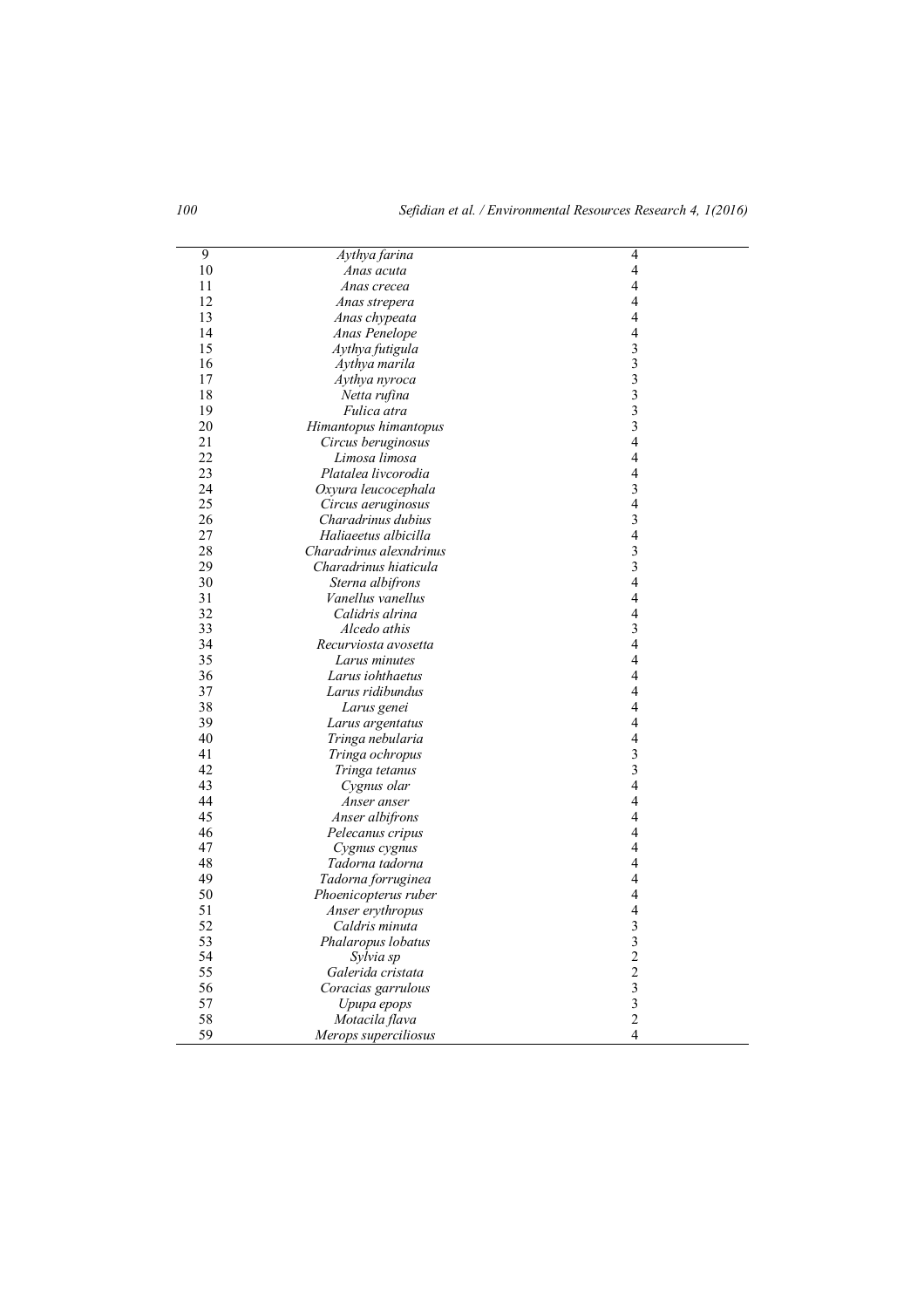#### **3. Results and Discussion**

# **3.1. Soil and Vegetation Results**

The Results in Table 3, Figures 2 and 3 were reported for the first transect based on assessment of the soil, plants, and fauna nests along transects.

| apic 9. Results of Boll, I lattes, and I addit I rests arong the Transect I |                                    |                                        |                            |                         |                         |                    |                   |
|-----------------------------------------------------------------------------|------------------------------------|----------------------------------------|----------------------------|-------------------------|-------------------------|--------------------|-------------------|
| Transect                                                                    | Points Number                      |                                        | 01                         | 02                      | 03                      | 04                 | 05                |
|                                                                             | Distance from<br>Coastline (meter) |                                        | 0                          | 50                      | 100                     | 200                | 400               |
|                                                                             | Elevation (meter)                  |                                        | $-2.8$                     | $-0.9$                  | 4.1                     | 13                 | 9.7               |
|                                                                             |                                    | Slope (Degree)                         | 1.5                        | 2.7                     | 6.2                     | 4.1                | 4.3               |
|                                                                             | Properties                         | Color                                  | 2.5GY 7/0<br>grayish white | 2.5 Y 7/1<br>light gray | 2.5 Y 8/2<br>light gray | 2.5 Y 8/3<br>pale  | 2.5 Y 8/3<br>pale |
|                                                                             | Soil                               | Mottles per cent                       | $<$ 2 %                    | $2 - 20%$               |                         | 0                  | $\Omega$          |
|                                                                             |                                    | EC(mS/cm)                              | 16.1                       | 3.2                     | 0.4                     | 0.3                | 0.35              |
|                                                                             | Plant                              | <b>OBL &amp; FACW</b>                  | 63                         | 10                      | $\theta$                | 0                  | $\theta$          |
|                                                                             | $\cos$ rer %                       | <b>FAC</b>                             | 23                         | 23                      | 2                       | 0                  | $\theta$          |
|                                                                             |                                    | <b>FACU &amp; UPL</b>                  | 14                         | 67                      | 30                      | 14                 | $\mathbf{0}$      |
|                                                                             |                                    | Presence of Animals<br>or Birds' nests | ✓<br>(Bird's nest)         |                         |                         | (Diggers)<br>nest) |                   |
|                                                                             |                                    | Wetland area or not                    | Yes<br>(Seasonal)          | Yes<br>(Temporary)      | No                      | No                 | No                |

**Table 3.** Results of Soil, Plants, and Fauna Nests along the Transect 1

As can be seen, figure (2) shows cover percentage of wetland, transition, and upland vegetation along transect. Wetland vegetation cover was more than 50 percent at the beginning of transect near water, and in contrast, upland vegetation cover was less than 20 percent. The wetland cover percentage dropped dramatically along the transect one. Alternatively, the upland vegetation percentage reached rapidly a peak of more than 50 percent, thereafter dropped slowly to near zero in 400 m distance from the water. The point at 20 m distance along the transect one was where the two graphs met and showed the boundary point that is near the seasonal zone.

Figure 3 shows the estimated mottles changing and the distribution of the color of the soil matrix in 30-cm soil profile along the transect from wetland to upland indicating four zones in different lengths of time for wetness in the wetland. At the beginning of the transect, the abundance of mottles in the permanent zone near water was estimated about less than 2 percent.

The abundance of mottles rose sharply to a peak of more than 20 percent in the seasonal zone where distance of transect was 50 m. The graph line shows separating seasonal zones from 20 to 75 m distances from the water. Furthermore, this gradient decreased to less than 2 percent again in the temporary zone at a distance of 100 m from the water. However, mottles for the upland declined continually and dropped to zero.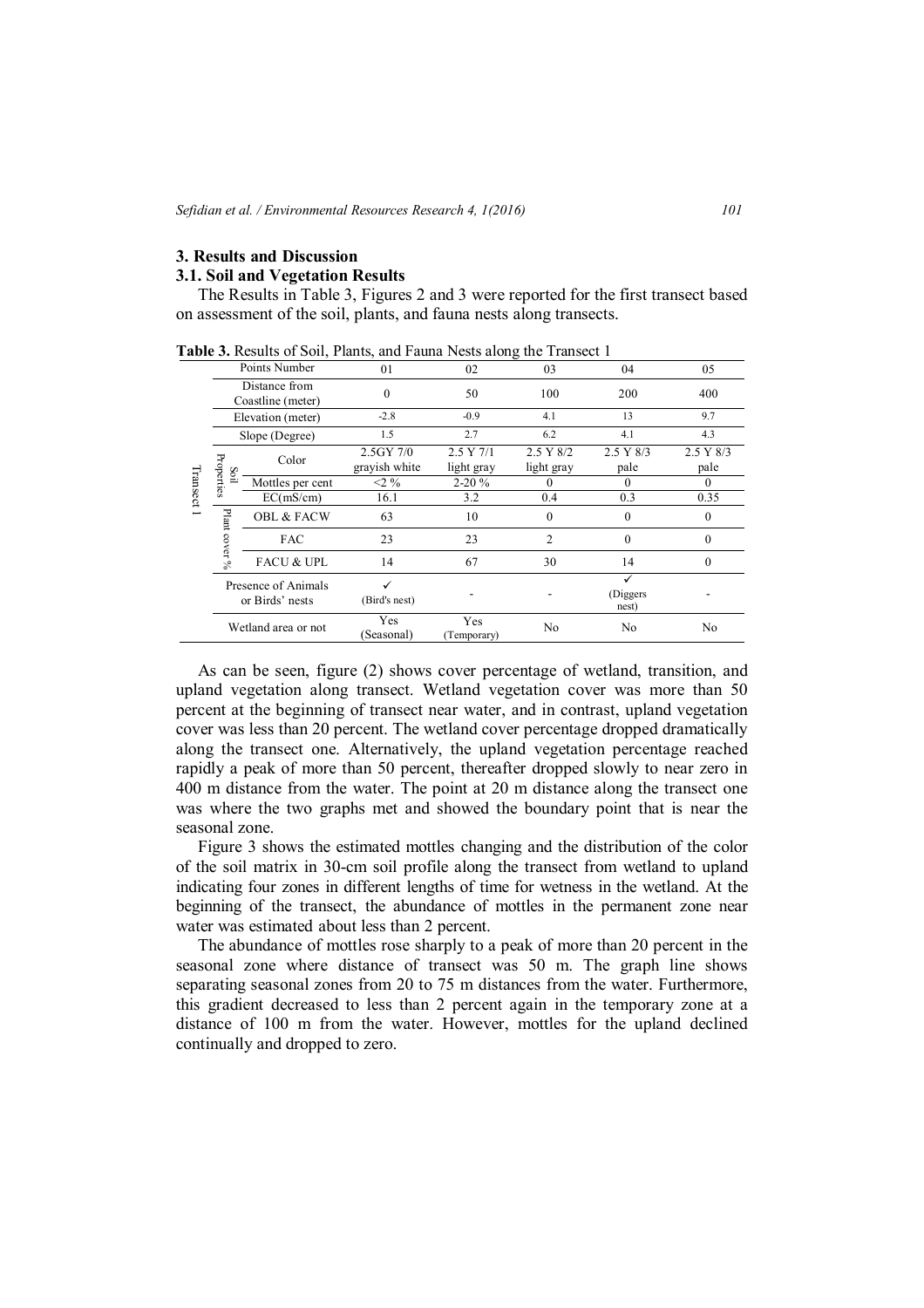

**Figure 2.** Diagram of the relative vegetation index based on wetland plants along a transect.



**Figure 3.** Diagram of mottles and color of the soil matrix in 30-cm soil profile along Transect 1.

To determine the marginal areas, the soil mottle percentage and plant indicators were used. Accordingly, the transition area was divided into seasonal and temporary areas. In most cases, the soil indicator was used to determine the seasonal and temporary boundaries, while the complementary results of plant indicators were also obtained. Wetland boundary line is presented in Table 4 according to plant indicators and soil using the distance from the first point of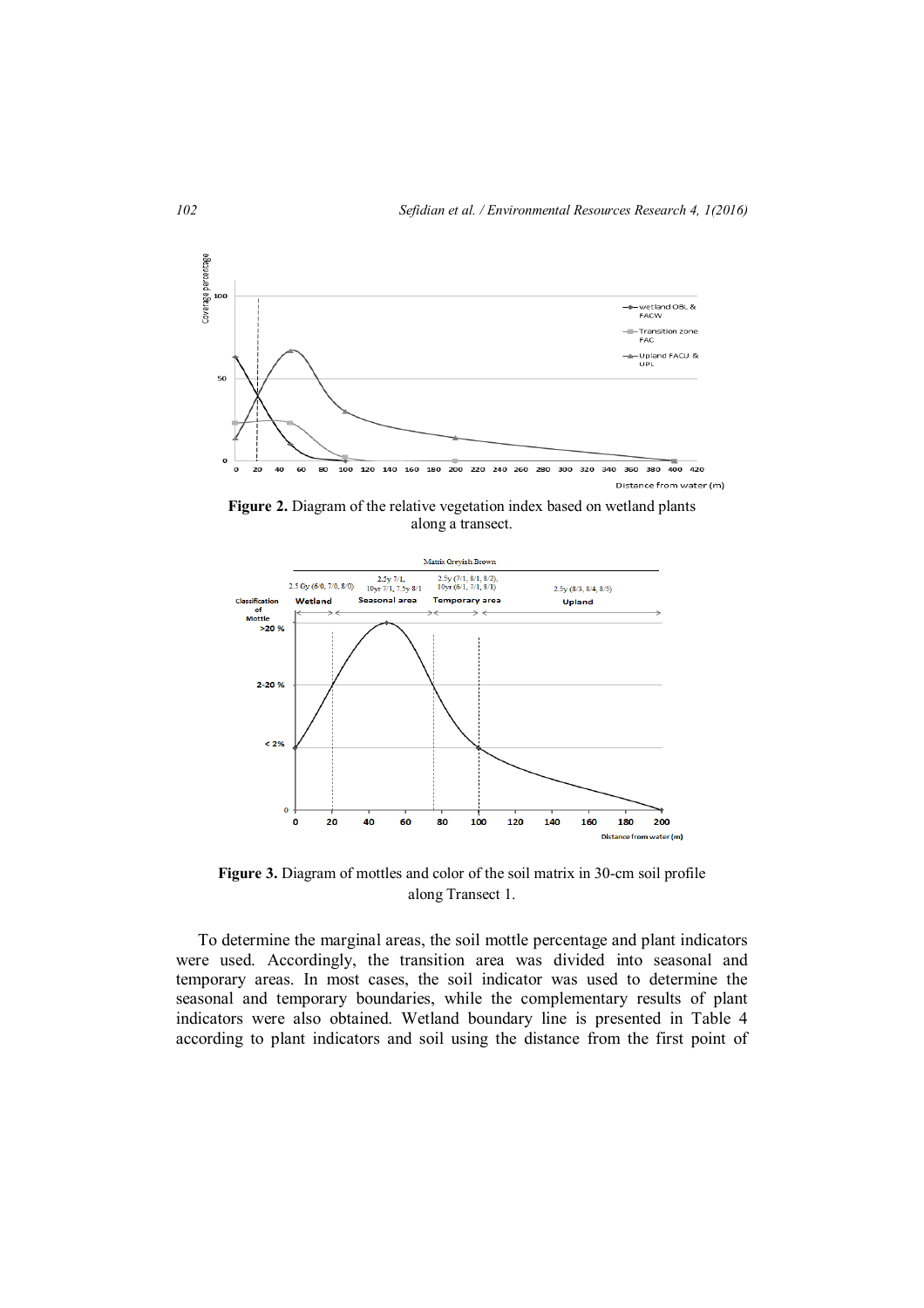sampling on transects. In transects six, seven, and eight, which were located in east of the wetland, plant and soil indicators were still present even after the transect line reached the end and in such cases, the end line was determined using topography and plant classification map of the year 2011.

|                | Transition zone (meter)   |                |                            |                             |  |
|----------------|---------------------------|----------------|----------------------------|-----------------------------|--|
|                | Wetland indicator plants  |                | Wetland indicator soils    |                             |  |
| Transects      | Translation<br>Vegetation | Boundary point | Seasonal Boundary<br>point | Temporary Boundary<br>point |  |
|                | $10 - 30$                 | 20             | 25                         | 50                          |  |
| $\overline{2}$ | $65 - 80$                 | 70             | 68                         | 80                          |  |
| 3              | $14 - 24$                 | 19             | 15                         | 30                          |  |
| 4              | $50 - 109$                | 109            | 75                         | 100                         |  |
| 5              | $24 - 50$                 | 33             | 5                          | 50                          |  |
| 6              | 125-1000                  | $+1000$        | 140                        | $+1000$                     |  |
| 7              | 55 -1000                  | $+1000$        | 100                        | $+1000$                     |  |
| 8              | 50-1000                   | $+1000$        | 100                        | $+1000$                     |  |
| 9              | $0 - 400$                 | 400            | 350                        | 450                         |  |

**Table 4.** Boundary points along each transect based on wetland plants and soils

Transition from wetland area to upland area is gradual and some wetlands have clear and sudden boundaries, so there is no need for detailed assessments of the establishment of the boundary. For example, topography in some wetlands sharply points to the wet conditions, but in other areas, the exact analysis of ecological indicators is necessary for boundary determination. After collecting environmental data, the final point with wetland soil in each transect and areas with wetland plants, and seasonal and temporary areas can be determined (Department of Environment and Resource Management, Australian Government, Department of the Environment and Heritage, 2010). Soil, vegetation, and topography are the main indicators of wetland areas for connecting the sampling points in each transect around the wetland to define the boundary. Changes in topography, in slope or differences in plant associations provide a good sign to connect the sampling points (Marnewecke *et al.,* 1999; Jackson, 1995). Therefore, using satellite images for preparing plant coverage map was very beneficial in this regard.

A map of the area was prepared in five classes using an un-supervised classification of Landsat TM images dated back to  $18<sup>th</sup>$  of July 2011. By separating water, bare land, wet soil, and salt-water, three classes remained, which were identified based on predominant plants.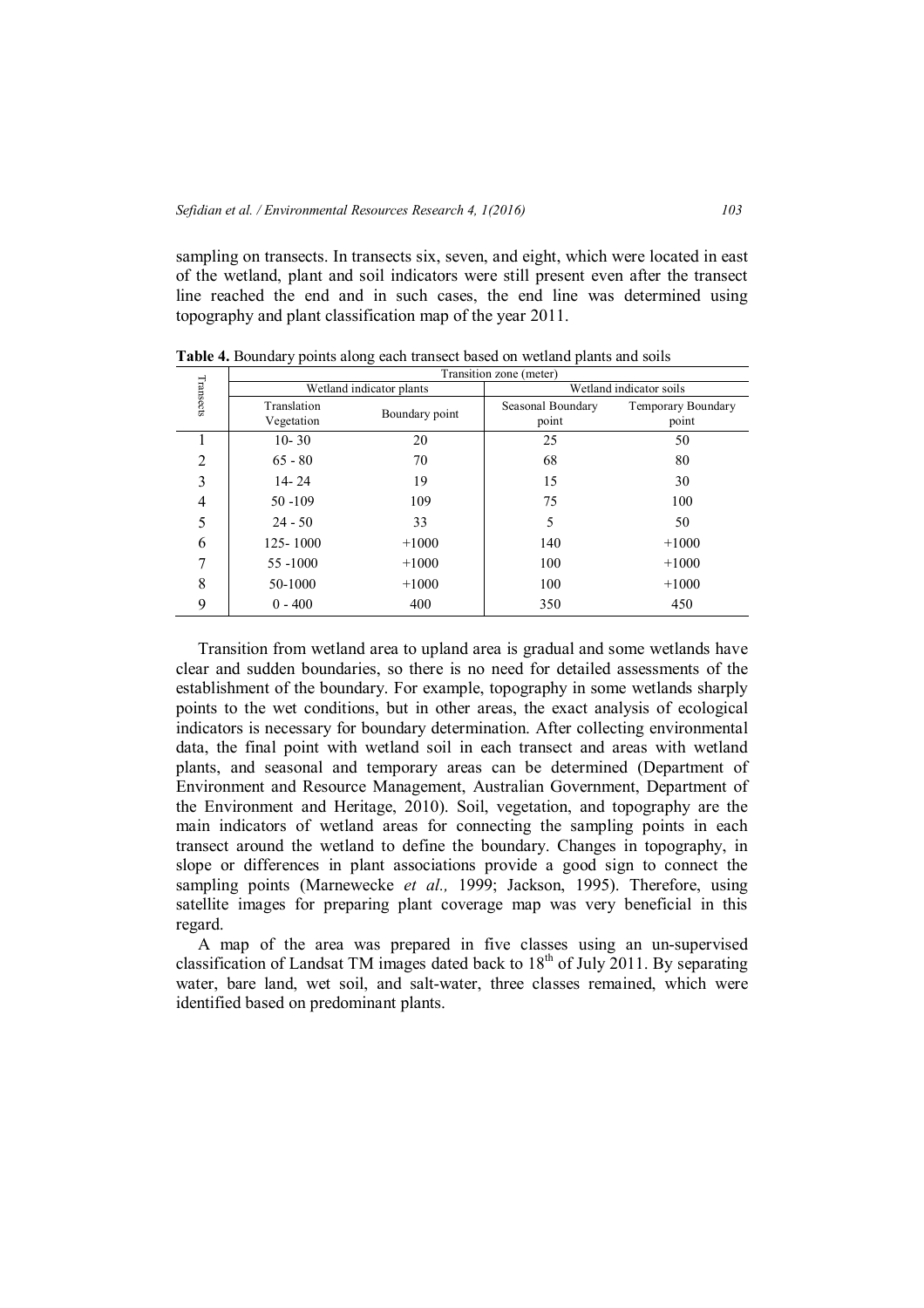

**Figure 4.** Alagol Wetland vegetation classification in 2011

Based on wetland plants index, Alagol vegetation map (Figure 4) was classified in three classes including (Overall accuracy: 82.5 and the Kappa: 0.78), 1.Wetland plants (OBL, FACW), with dominant plant including *Phragmites australis*, *Cyperus longus*, and Tamarixsp; 2. Facultative wetland plants (FAC, FACW) with dominant plants including *Halostachys sp*, *Alhagi camelorum*, *Aizon maritime,* and dried tamarix; 3.Optional upland plants and upland (UPL, FACU) with dominant plants including *Alhagi camelorum*, *Halocnemum strobilaceum* (Sefidian *et al.,* 2015).

In this way, the seasonal and temporary boundaries of the Alagol wetland were defined which can be seen in Figure 5. According to this figure, the seasonal area of Alagol wetland is 1464.19 hectares and its temporary area is 2384.72 hectares.

#### **3.2. Water body Boundaries**

As it is shown in Figure 5, using MNDWI index, the results indicate that the water boundary in 1998 (the highest rate of flooding) was set as the wetland flooded boundary and the water boundary in 2011 (the lowest rate of flooding) was set as the wetland permanent boundary (Sefidian *et al.,* 2012).

## **3.3. Ecological wetland boundary**

Using the Euclidean distance of the bird activity area, and other information, the ecological boundary of the Alagol wetland was determined which is displayed in Figure 5. As such, the area of the wetland reaches 3899.69 hectares.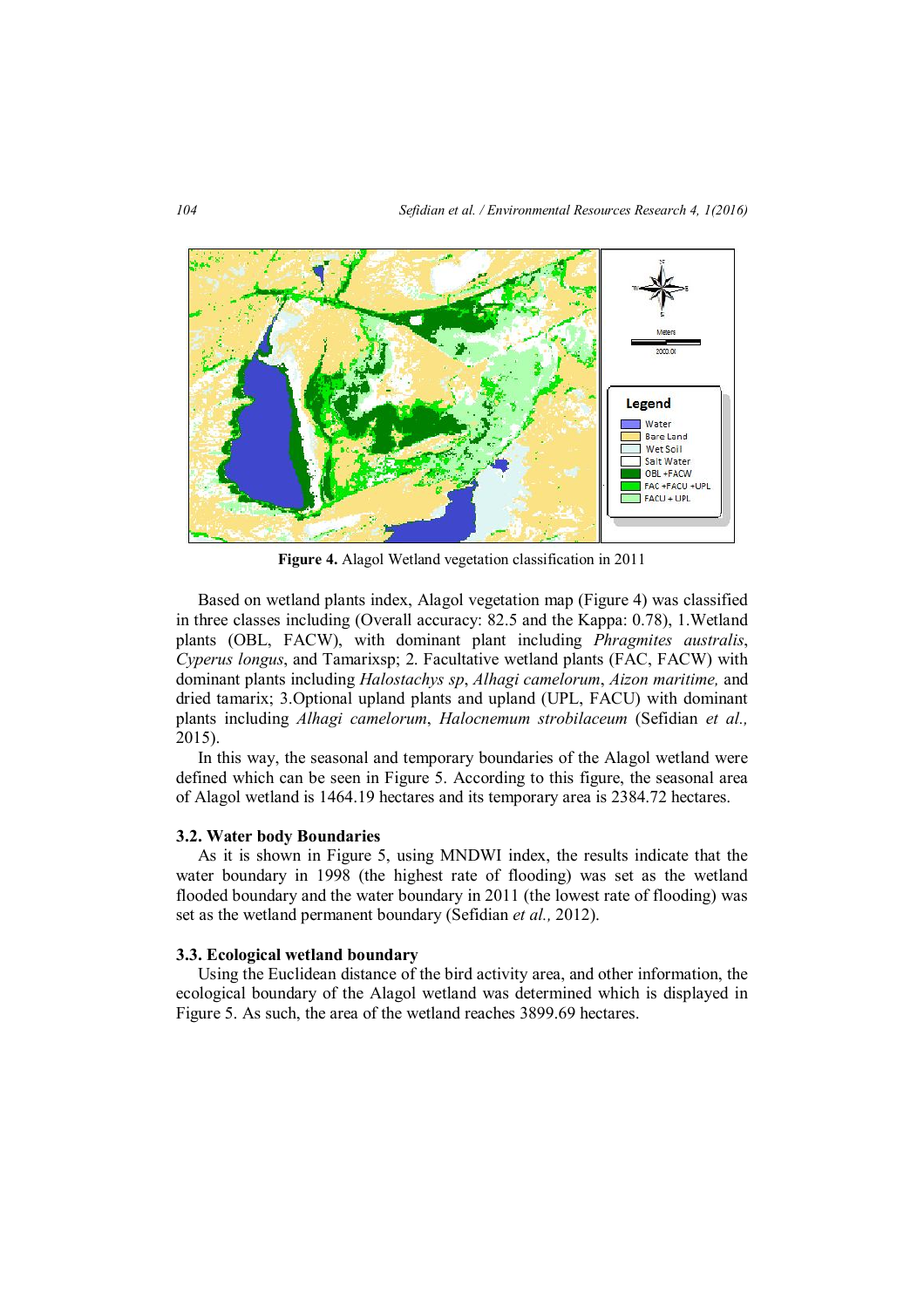

**Figure 5.** Wetland and upland points, seasonal, temporary, and ecological boundary of the International Alagol wetland

Studying plants, soil and hydrological conditions around the wetland showed a process of changes in temporary flooding limits. Based on the results in transects 1 to 5, the distribution of plant communities is affected by terrain that has an increasing slope. The wetland plant communities such as Tamaricaceae (*Tamarix ramosissima* or *Tamarix gallica*) and *Phragmites australis* are distributed like a narrow band around the wetland. In these areas, the wetland plants reduce along transects and upland plants increase which include mostly *Alhagi cameleron* and/or *Artemisia vulgaris*. With increasing slope, the EC decreases and soil texture changes to loamy sand in the foothills; the existence of nests of rodents such as *Rhombomys opimus* indicates that the water level is low and it can be concluded that wetland water does not usually reach these areas. Hence, in the areas the difference between wetland seasonal and temporary boundary is negligible, and ranges from 20 to 150 m, although in transect 5 there are walls at the south edge of the wetland which create a barrier to wetland water development.

Transects 6 to 8, on the eastern side of the wetland, represent the areas with seasonal and temporary flooded zones. In these transects, wetland plants such as *Salicornia herbacea* and Tamaricaceae (*Tamarix ramosissima* or *Tamarix gallica*) are reduced in number, and stable upland plants such as *Halocnemum strobilaceum* increase in number to the point that they reach a balance and the percent coverage of both types slides gradually. Reduction of wetland plants is caused by low soil moisture, and reduction of upland plants is caused by high soil salinity (more than 15 ms/cm); high salinity can indicate past flood in these areas.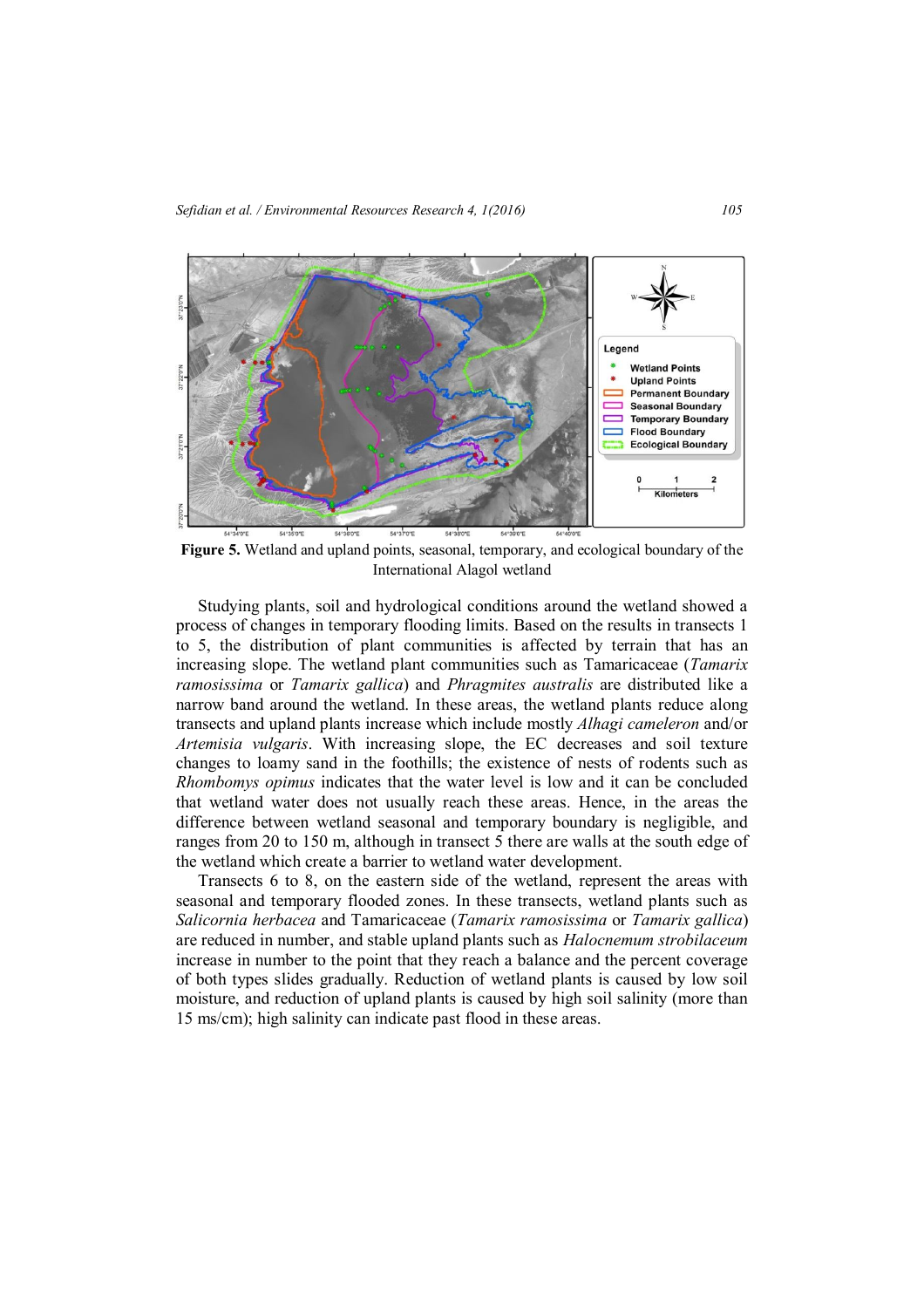Hydric soils can be divided into two groups of organic soils and hydric mineral soils (and oxidized rhizospheres) in the field using soil test holes. The color of soil components are often the most effective diagnostic indicator of hydromorphic soils. The frequency and duration of soil saturation strongly influences the colors of these components. Generally, the higher the duration and frequency of saturation in a soil profile, the more prominent the grey colors become in the soil matrix (Tiner, 1999). Mottles and other features of hydromorphic soils are usually absent in permanently saturated soils, and are prominent in seasonally saturated soils becoming less abundant in temporarily saturated soils to the point that they disappear altogether in dry soils. Generally, in mineral soils, a grey soil matrix and/or mottles must be present for the soil horizon to qualify as having signs of wetness in the temporary, seasonal, and permanent zones (Richardson and Vepraskas, 2000).

The increase in the percentage of mottles in 30 cm of soil profile shows that these areas are seasonal (Richardson and Vepraskas, 2000). At the end of transects 6 to 8, we reach a large dried Tamaricaceae population across a large area that might be an evidence of temporary inundation in past years a reduction in the percentage of mottles in 30 cm of the soil profile emphasizes the temporary inundation (Marnewecke *et al.,*1999). Getting closer to the exit channel in the west of the wetland, the input of wetland water increases the Tamaricaceae community after which upland stable plants (UPL) around the channel area have good growth (types of Salsolaceae) and soil is void of mottles, its moisture is low, EC is medium, and pH is neutral and there are no indicators of wetland. According to the estimated flooded boundary from satellite images, these areas are part of the wetland-flooded area. In these areas, the difference between the seasonal and temporary wetland boundary is higher than other parts of the wetland and it usually varies from 900 to 2000 m.

Transect 9 in the northwest of the wetland begins from the water area. Soil in this location has clay and surface soil cracks with lots of mottles; EC is 18/3 ms/cm and has no plants. This can be a result of this location serving as a basin in the high wet seasons (U.S. Army Engineer Research and Development Center, 2008). Gradually the straw population increases until most of the Tamaricaceae population and *Juncus maritima* replace *Phragmites australis*, but signs of wetland soil gradually decrease until the EC reaches 1.44 ms/cm. The transect ends at the dam dike in the north edge of the wetland. Upland soils at the end of transect, and OBL plants show temporary inundation towards the dam dike. The plant and soil identification standards used to identify wetland and upland areas in the study sites have been summarized in Table 5.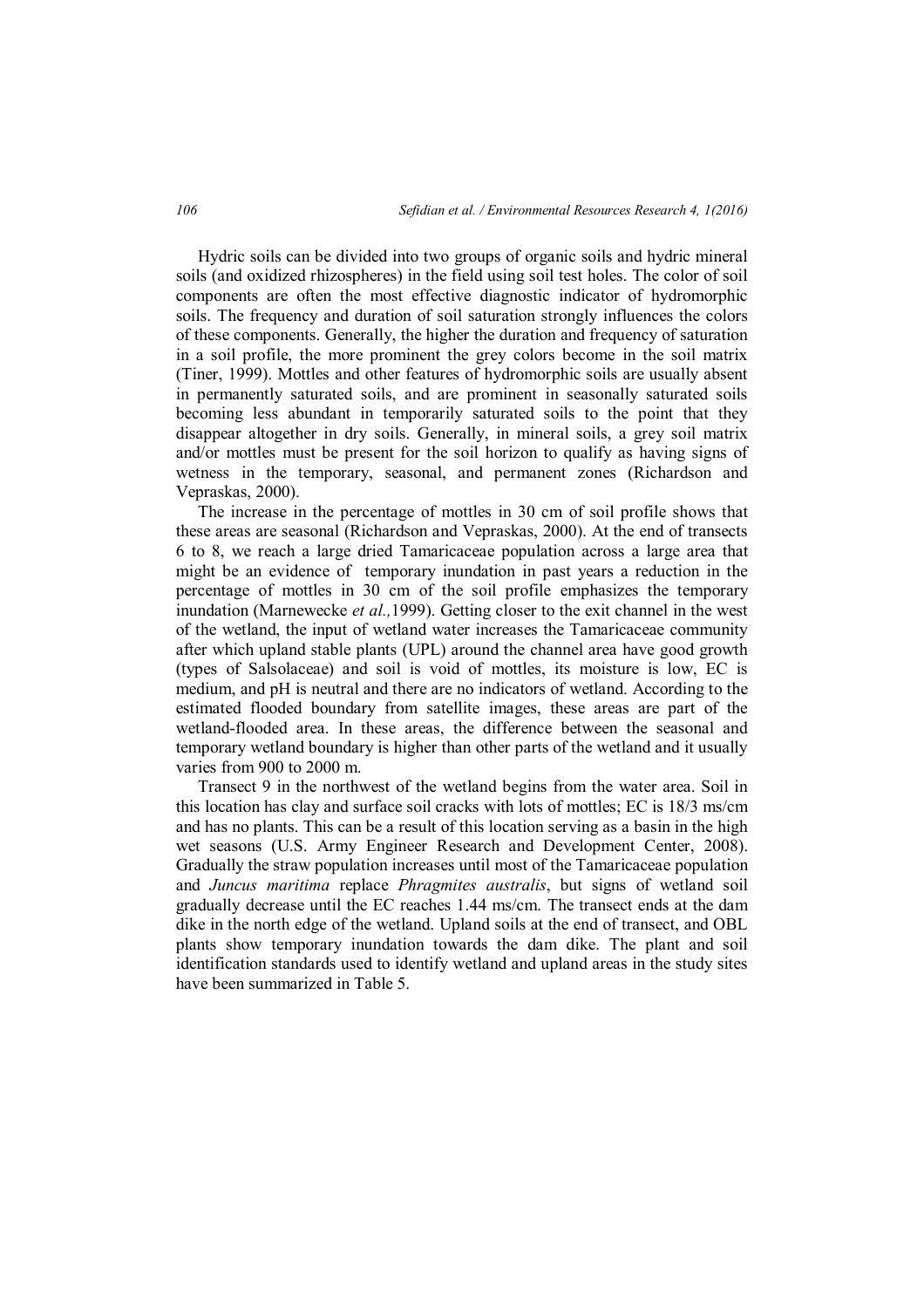#### **3.4. The Indicators used for Identification of the Ecological Boundary**

Determination of the ecological boundary of wetland is a necessary tool for choosing and managing protected wetland areas. Therefore, it is important to specify the ecological boundary of the wetland for its legal protection. The ecological boundary is an area beyond the maximum body of water, and covers the habitat of the wetland dependent/loving animals as well. Study of hydrology, soil, and plants is necessary for proper determination of the wetland boundary (Laliberte *et al.,* 2007). However, determination of the dependent wildlife can complete this process. In this respect, birds as focal species that require protection in the wetland boundary provide a good surrogate. In the present research, in addition to visiting the area and using wetland surveys, the maximum flight range of the wetland dependent/loving birds was used as an indicator. Due to their representativeness, birds can be used as focal types.

| Wetland<br>Zones                  | Permanent                                                                                                                                                                                                                    | Seasonal                                                            | Temporary                                                                                               | Upland                                                                                                                |
|-----------------------------------|------------------------------------------------------------------------------------------------------------------------------------------------------------------------------------------------------------------------------|---------------------------------------------------------------------|---------------------------------------------------------------------------------------------------------|-----------------------------------------------------------------------------------------------------------------------|
| Soil depth<br>$(0-30 \text{ cm})$ | Saturated Soil                                                                                                                                                                                                               | High Water Table<br>(Surface Soil)<br>Cracks)                       | Usually<br>Dried Soil                                                                                   | Dried Soil                                                                                                            |
|                                   | Matrix Greyish<br><b>Brown</b><br>$2.5 \,\mathrm{Gy}$ (6/0, 7/0,<br>8/0                                                                                                                                                      | Matrix Greyish<br><b>Brown</b><br>$2.5y$ 7/1, 10yr 7/1,<br>7.5y 8/1 | Matrix Greyish<br><b>Brown</b><br>$2.5y(7/1, 8/1, 8/2)$ ,<br>10yr (6/1, 7/1, 8/1)                       | Matrix Greyish<br><b>Brown</b><br>2.5y(8/3, 8/4,<br>8/5)                                                              |
|                                   | No/Few Mottles:<br>$\leq$ 2 % Motels                                                                                                                                                                                         | Many Mottles:<br>$>20\%$ Motels                                     | Few/Many Mottles;<br>$2-20\%$ Motels                                                                    | No/Few Mottles:<br>$<$ 2 % Motels                                                                                     |
|                                   | $EC > 18$ mS/cm                                                                                                                                                                                                              | $EC 5-18$ mS/cm                                                     | $EC 8-18$ mS/cm                                                                                         | $EC < 18$ mS/cm                                                                                                       |
| Dominant Plants                   | <b>Wetland Plants</b><br>Wetl nd Plants<br>$5-20%$<br>20-50 % or $>50$ %<br>Tamarix ramsissima<br>Phragmites australis<br>Tamarix galica<br>Tamarix ramsissima<br>Salicornia herbacea<br>Tamarix galica<br>Limonium vulgaris |                                                                     | <b>Upland Plants</b><br>$20-50%$<br>Halocnemum<br>strobilaceum<br>Halostachys spp<br>Artemisia vulgaris | <b>Upland Plants</b><br>$>50\%$<br>Halocnemum<br>strobilaceum<br>Alhagicameleron<br>Aizon maritime<br>Peganum harmala |

**Table 5.** Criteria for distinguishing different soil and vegetation zones within wetland

A dam dike in the north and northwest of the wetland caused the ecological boundary to rise up to 200 meters. In the south and west sides of the wetland, for reasons of topography and the low density of plant coverage, animal indicators were determined up to 500 meters from the water body margin. Since plant coverage is vast at the east of the wetland, the variety and density of birds including aquatic, semi-aquatic, and terrestrial is higher. Coraciiformes, Pteroclidiformes, Columbiformes, Passeriformes, and Falconiformes are marginal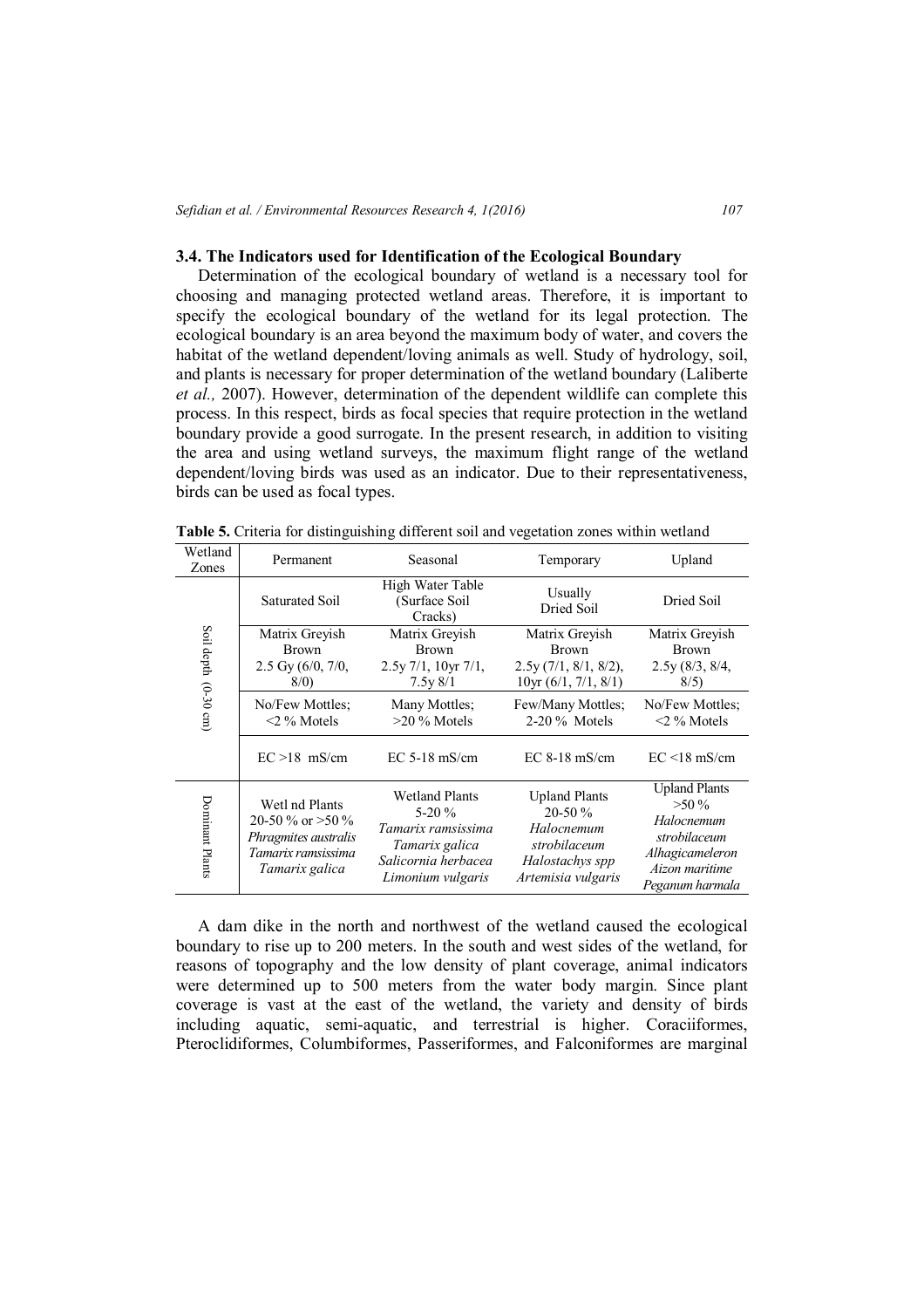terrestrial birds of this wetland, and can be found residing, visiting, and spawning around the wetland or inside the shrubs and reeds (Kiabi *et al.,* 1999).

Therefore, 1000 m of the land from the temporary margin—including the flooded margin of the wetland—was considered as the ecological margin so that the nests of these birds can be protected as focal types in the wetland's boundary. Protecting terrestrial birds dependent on wetland with an activity radius more than 1000 meters (such as Falconiformes) is both possible and necessary which can be realized in a buffer zone further from the ecological boundary.

# **4. Conclusion**

The results of our study revealed that water extent alone could not represent wetland boundary. Hence, to determine this boundary properly, we included animals and especially birds in addition to the normal protocol that considers ecological features such as hydrology, vegetation, and soils to complete the process. In this study, ecological wetland boundary was determined using hydrology, plant species, and birds active within a 1000 m radius of the initial water body of the Alagol wetland. This ensured integration of the birds' nests as biodiversity indicators within the wetland's boundary and their proper protection. Protection of other wetland birds in areas further than 1000 m from the initial boundary was also considered in the suggested buffer of the wetland. The whole process is suggested for boundary determination of other 23 international wetlands designated as Ramsar sites in Iran. The result of this research helps better negotiation with neighboring communities and settles conflicts with stakeholders towards a more sustainable wetland management.

## **5. Acknowledgements**

We are grateful to Leyla Dabbagh, Davoud Fadakar, and Sayyad Shaykhi for their help in the field visits. In addition, we wish to thank Usef Behalkeh for all his help and support.

## **References**

- Cadenasso, M.L., Pickett, S.T.A., Weathers, K.C., and Jones, C.G. 2003. A framework for a theory of ecological boundaries. Bio Science. 53: 750–758.
- Department of Environment and Resource Management, 2010. Queensland wetland definitions guideline: a guide to existing wetland definitions and the application of the Queensland wetlands program definition. Queensland.
- Department of Water Affairs and Forestry, 2000. A practical field procedure for identification and delineation of wetlands and riparian areas. Republic of South Africa.
- Dewey, J.C., Schoenholtz, S.H., Shepard, J.P., and Messina, M.G. 2006. Issues related to wetland delineation of a Texas, Usa Bottomland Hardwood Forest. Wetlands. 26: 410- 429.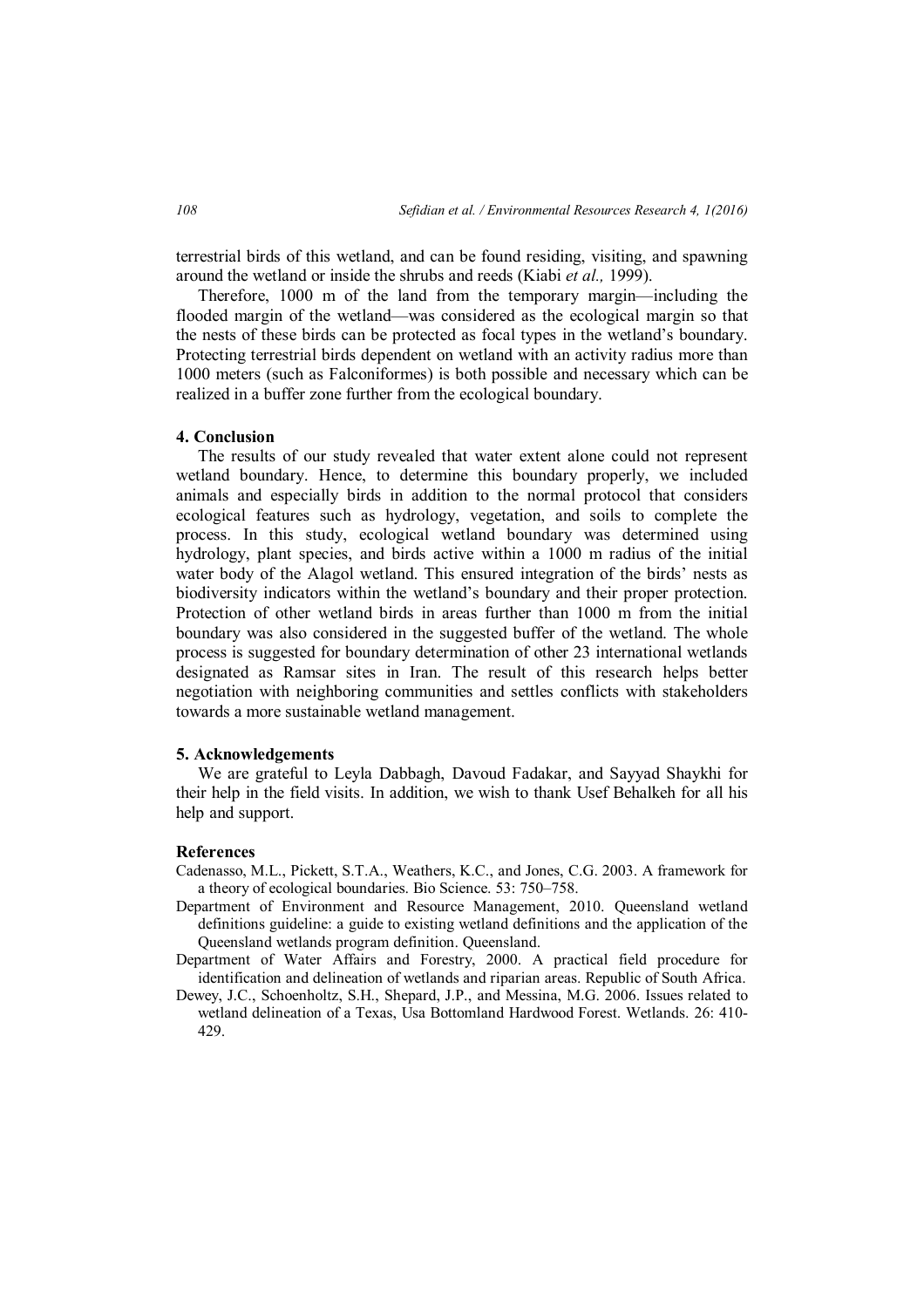- Environmental Law Institute. 2008. Planner's guide to wetland buffers for local governments. Washington D.C.
- Holland, M.M. 1996. Wetlands and environmental gradients. In: Mulamoottil. G., Warner, B.G., McBean, E.A. (eds.) Wetlands Environmental Gradients, Boundaries, and Buffers. Lewis Publishers, Boca Raton, FL, USA. pp: 19-43.
- Jackson, S. 1995. Delineating bordering vegetated wetlands under the Massachusetts wetlands protection act, Massachusetts Department of Environmental Protection Division of Wetlands and Waterways.
- Jackson, J.A., Bock, W.J., Olendorf, D., and Trumpey, J.E. (Eds.). 2004. Grzimek's Animal Life Encyclopedia. 2nd Edition. Vol. 8-11, Birds I-IV. USA: Gale Group, Farmington Hills, M.I.
- Kiabi, B., Ghaemi, R., and Abdoli, A. 1999. Wetland and river ecosystems of Golestan province. Department of Environmental Protection Golestan, Gorgan, Iran (In Persian).
- Kusler, J. 2002. Common Questions: Wetland definition, delineation and mapping. The International Institute for Wetland Science and Public Policy.
- Laliberte, L., Luken, J.O., Hutchens, J.r. J.J., and Godwin, K.S. 2007. The Ecological Boundaries of Six Carolina Bays: Community Composition and Ecotone Distribution. Wetlands. 27(4): 873–883.
- Magiran, 2014. Iran journals database: Available via DIALOG. http://www.magiran.com/
- Marnewecke, G., Kotze, D., and Mackay, H. 1999. Guidelines for delineating the boundaries of a wetland and the zones within a wetland in terms of the South African Water Act. Department of Water Affairs and Forestry, South Africa.
- McVicar, D., 1998. Soil Classification: A Binomial System for South Africa. Department of Agriculture, National Water Act, Act.
- Ramsar Convention Secretariat. Information sheet on Ramsar wetlands (RIS), Alagol, Lumbago and Ajigol Lakes. Gland, Switzerland. Available via DIALOG. https://rsis.ramsar.org/ris/49
- Ramsar Convention Secretariat. 2012. Information sheet on Ramsar wetlands (RIS). Gland, Switzerland. Available via DIALOG. http://www.ramsar.org/ris/key\_ris\_index.htm.
- Ramsar Convention Secretariat. 2011. The Ramsar convention manual: a guide to the convention on wetlands (Ramsar, Iran, 1971), 5th ed. Ramsar convention secretariat, Gland, Switzerland.
- Richardson, J.L., and Vepraskas, M.J. 2000. Wetland soils: genesis, hydrology, landscapes, and classification. CRC press. 432 pp.
- Sefidian, S., Salmanmahiny, A., Mirkarimi, S.H., and Hasanabasi, N.A. 2012. Areal Change Detection of International Wetlands Alagol, Adjigol and Ulmagol Using MNDWI. The 6th National Conference on World Environment Day. University of Tehran. (In Persian with English abstract).
- Sefidian, S., Salmanmahiny, A., Mirkarimi, S.H., and Hasanabasi, N.A. 2015. Vegetation Classification Based on Wetland Indicator Using Remote Sensing and Field Survey (Case Study: International Alagol Wetland). Wetland Ecobiology. 7(24): 5-22 (In Persian with English abstract).
- Segal, D.S., Latham, P.J., and Best, G.R. 1987. Delineating a wetland boundary using vegetation, soil and hydrologic characteristics: a Florida cypress dome example. Wetland. 7: 51-58.